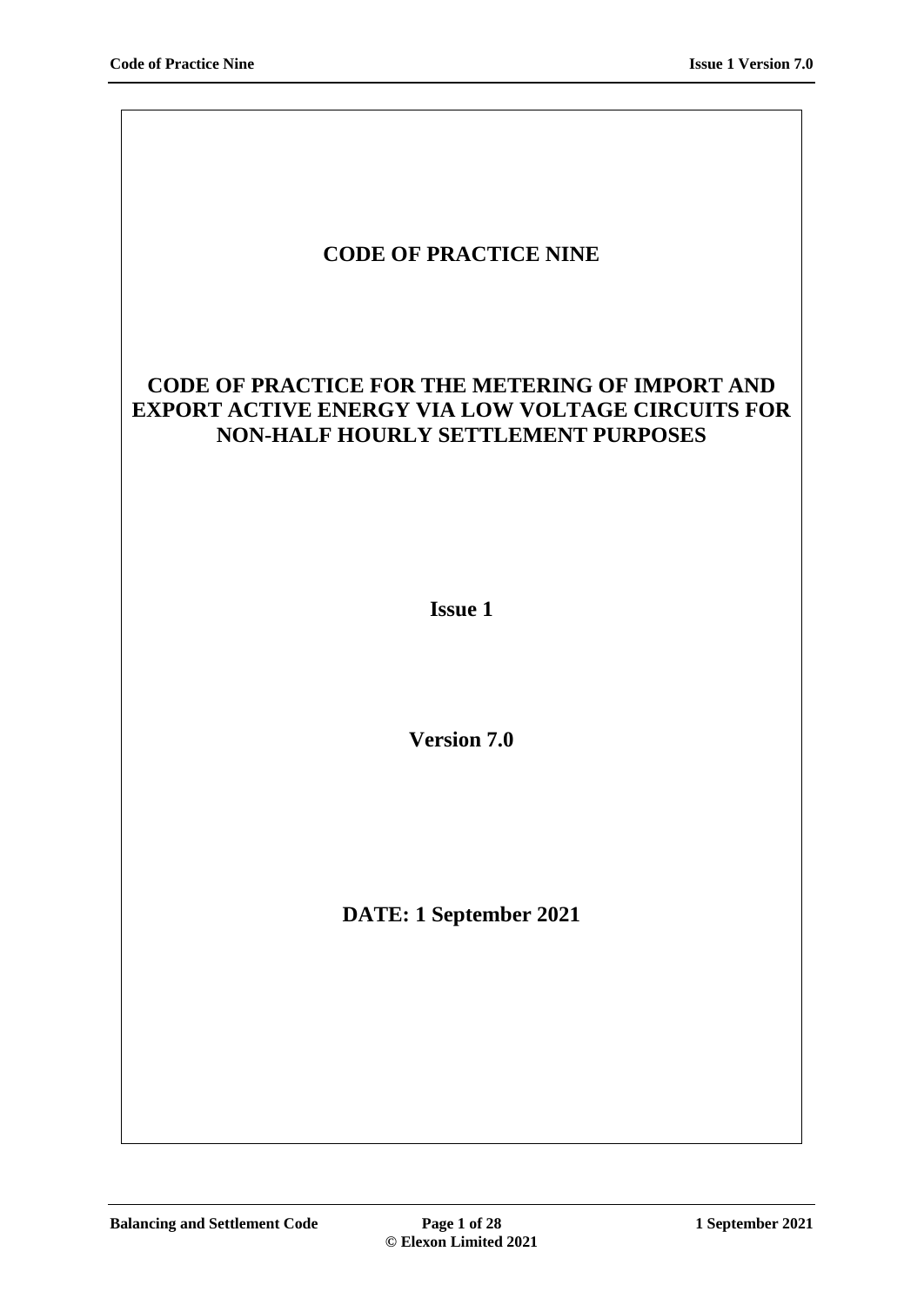# **Code of Practice Nine**

#### **CODE OF PRACTICE FOR THE METERING OF IMPORT AND EXPORT ACTIVE ENERGY VIA LOW VOLTAGE CIRCUITS FOR NON-HALF HOURLY SETTLEMENT PURPOSES**

- 1. Reference is made to the Balancing and Settlement Code for the Electricity Industry in Great Britain and, in particular, to the definitions of "Code of Practice" in Annex X.1 thereof.
- 2. This is Code of Practice Nine, Issue 1, Version 7.0.
- 3. This Code of Practice shall apply to Metering Systems comprising Metering Equipment that is subject to the requirements of Section L of the Balancing and Settlement Code.
- 4. This Code of Practice is effective from 1 Septemeber 2021.
- 5. This Code of Practice has been approved by the Panel.

#### **Intellectual Property Rights, Copyright and Disclaimer**

The copyright and other intellectual property rights in this document are vested in Elexon or appear with the consent of the copyright owner. These materials are made available for you for the purposes of your participation in the electricity industry. If you have an interest in the electricity industry, you may view, download, copy, distribute, modify, transmit, publish, sell or create derivative works (in whatever format) from this document or in other cases use for personal academic or other non-commercial purposes. All copyright and other proprietary notices contained in the document must be retained on any copy you make.

All other rights of the copyright owner not expressly dealt with above are reserved.

No representation, warranty or guarantee is made that the information in this document is accurate or complete. While care is taken in the collection and provision of this information, Elexon Limited shall not be liable for any errors, omissions, misstatements or mistakes in any information or damages resulting from the use of this information or action taken in reliance on it.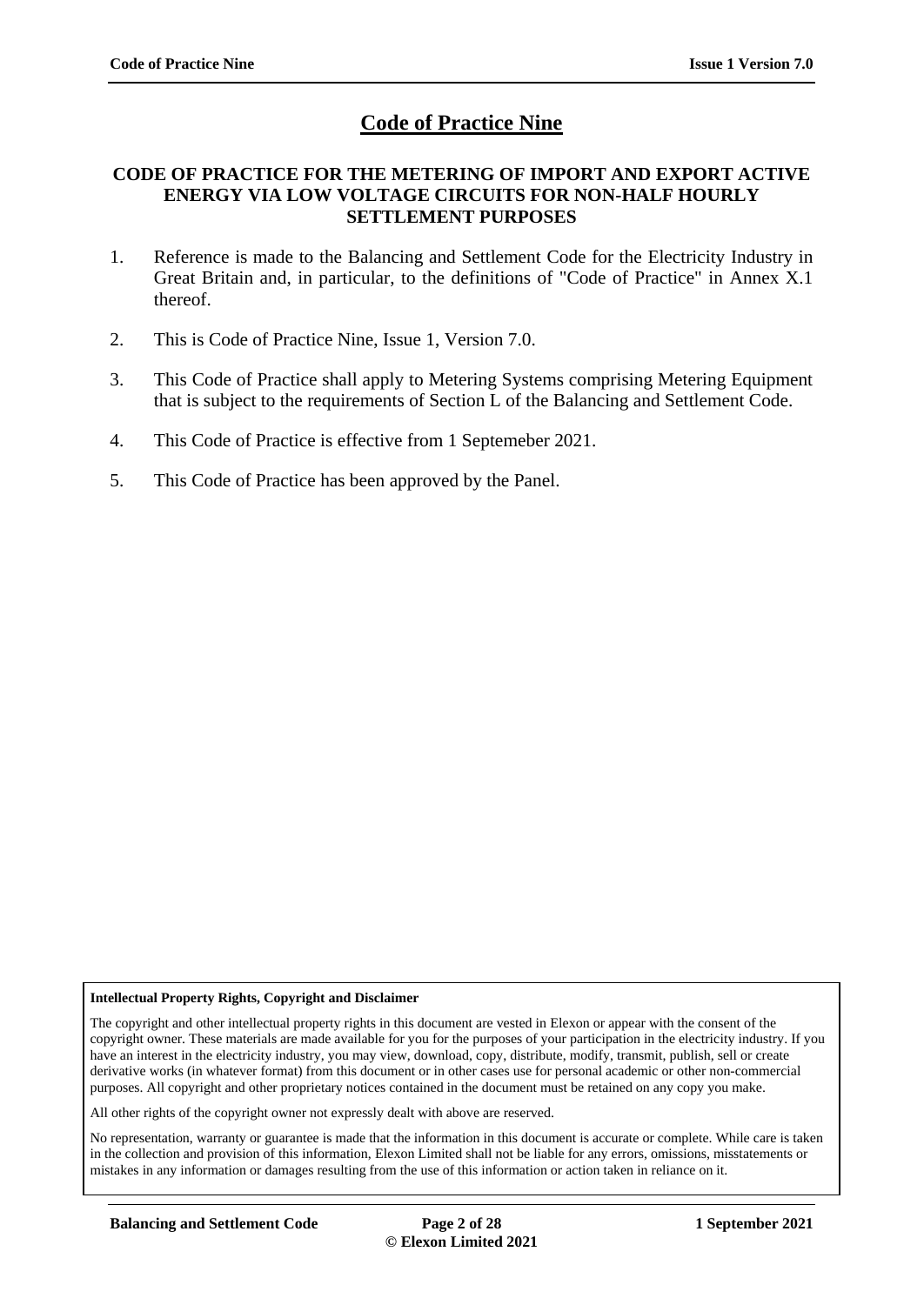| <b>Issue</b> | Date                                  | <b>Version</b> | <b>Description of Changes</b>               | <b>Changes</b><br><b>Included</b> | <b>Mods/Panel/</b><br><b>Committee Refs</b> |
|--------------|---------------------------------------|----------------|---------------------------------------------|-----------------------------------|---------------------------------------------|
| 1            | 01/04/04                              | 1.00           | <b>First Approved Issue</b>                 | <b>COPEG</b>                      |                                             |
| 1            | <b>BETTA</b><br><b>Effective Date</b> | 2.0            | SVA February 05 Release;<br><b>BSCCo</b>    | BETTA 6.3                         | SVG48/004                                   |
| 1            | 23/08/07                              | 3.0            | P <sub>197</sub> Release; BSCC <sub>0</sub> | P <sub>197</sub>                  | P/115/04                                    |
| 1            | 26/02/09                              | 4.0            | February 09 Release                         | CP1251                            | SVG93/02                                    |
|              |                                       |                |                                             | CP1254                            | SVG93/02<br>ISG93/02                        |
| 1            | 26/11/09                              | 5.0            | Modification P230                           | P <sub>230</sub>                  | Panel                                       |
| 1            | 24/02/11                              | 6.0            | February 2011 Release                       | CP1342                            | SVG116/05                                   |
| 1            | 01/09/21                              | 7.0            | 1 September 2021 Non-Standard<br>Release    | P420                              | P316/05                                     |

## **AMENDMENT RECORD**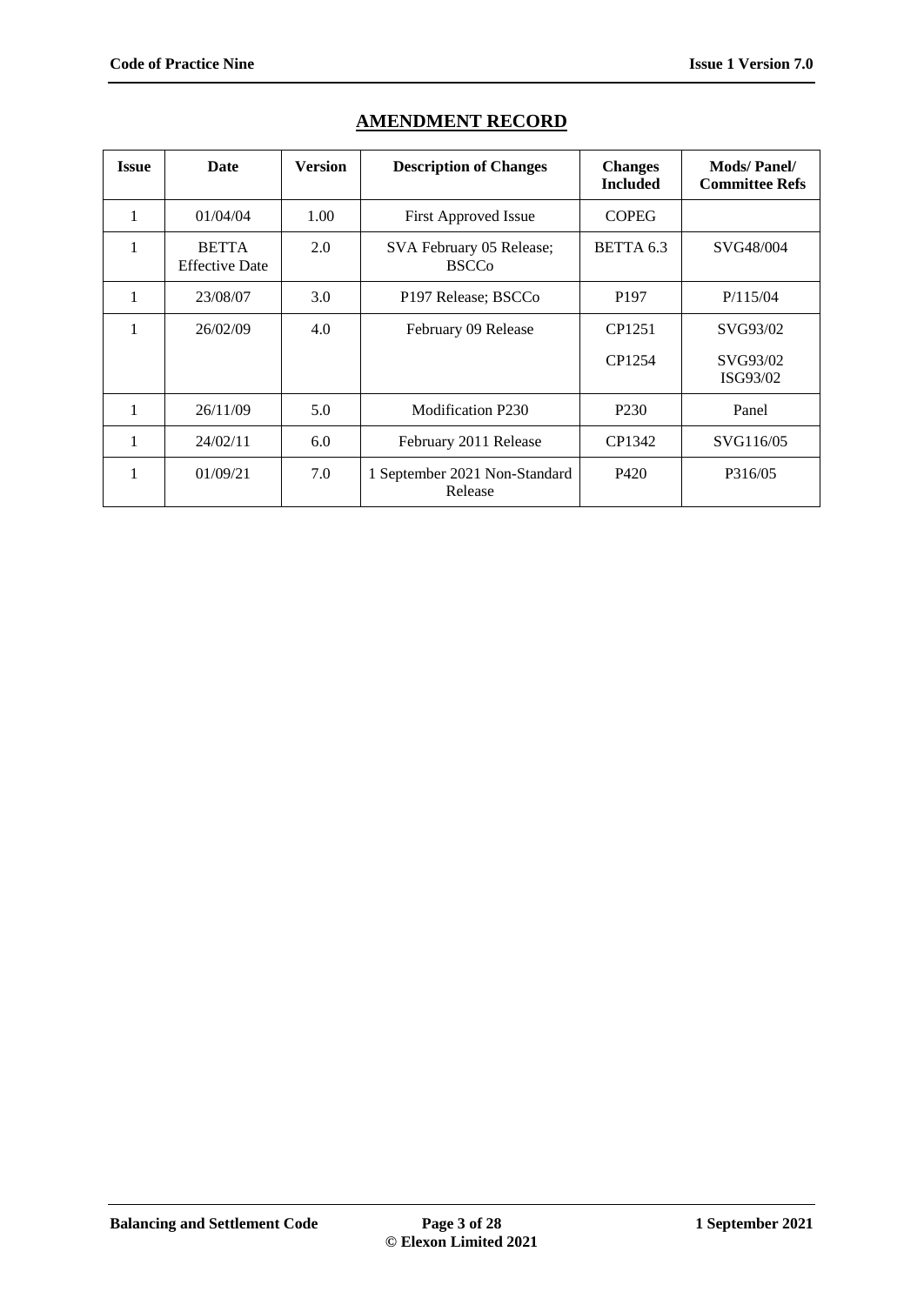### CODE OF PRACTICE FOR THE METERING OF IMPORT AND EXPORT ACTIVE ENERGY VIA LOW VOLTAGE CIRCUITS FOR NON-HALF HOURLY **SETTLEMENT PURPOSES**

# **CONTENTS**

| 1.          |                                                                      |  |
|-------------|----------------------------------------------------------------------|--|
| 2.          |                                                                      |  |
| 3.          |                                                                      |  |
|             |                                                                      |  |
| 3.1         |                                                                      |  |
| 3.2         |                                                                      |  |
| 3.3         |                                                                      |  |
| 3.4         |                                                                      |  |
| 3.5         |                                                                      |  |
| 3.6         |                                                                      |  |
| 3.7         |                                                                      |  |
| 3.8         |                                                                      |  |
| 3.9<br>3.10 |                                                                      |  |
| 3.11        |                                                                      |  |
| 3.12        |                                                                      |  |
| 3.13        |                                                                      |  |
| 3.14        |                                                                      |  |
| 3.15        |                                                                      |  |
| 3.16        |                                                                      |  |
| 3.17        |                                                                      |  |
| 3.18        |                                                                      |  |
| 3.19        |                                                                      |  |
|             |                                                                      |  |
| 4.          |                                                                      |  |
| 4.1         |                                                                      |  |
|             | 4.1.1                                                                |  |
| 4.2         |                                                                      |  |
|             | 4.2.1                                                                |  |
|             | 4.2.2                                                                |  |
|             | 4.2.4                                                                |  |
|             | 4.2.5                                                                |  |
|             | 4.2.6                                                                |  |
|             |                                                                      |  |
| 5.          | <b>MEASUREMENT CRITERIA - CURRENT TRANSFORMER OPERATED METERS 14</b> |  |
| 5.1         |                                                                      |  |
|             | 5.1.1                                                                |  |
|             |                                                                      |  |
|             |                                                                      |  |
|             | 5.2.2                                                                |  |
|             | 5.2.3                                                                |  |
|             | 5.2.4                                                                |  |
|             | 5.2.5                                                                |  |
|             | 5.2.6                                                                |  |
|             | 5.2.7                                                                |  |
|             | 5.2.8                                                                |  |
|             | 5.2.9                                                                |  |
|             | 5.2.10                                                               |  |
| 6.          |                                                                      |  |
| 6.1         |                                                                      |  |
|             | 6.1.1                                                                |  |
| 6.2         |                                                                      |  |
|             |                                                                      |  |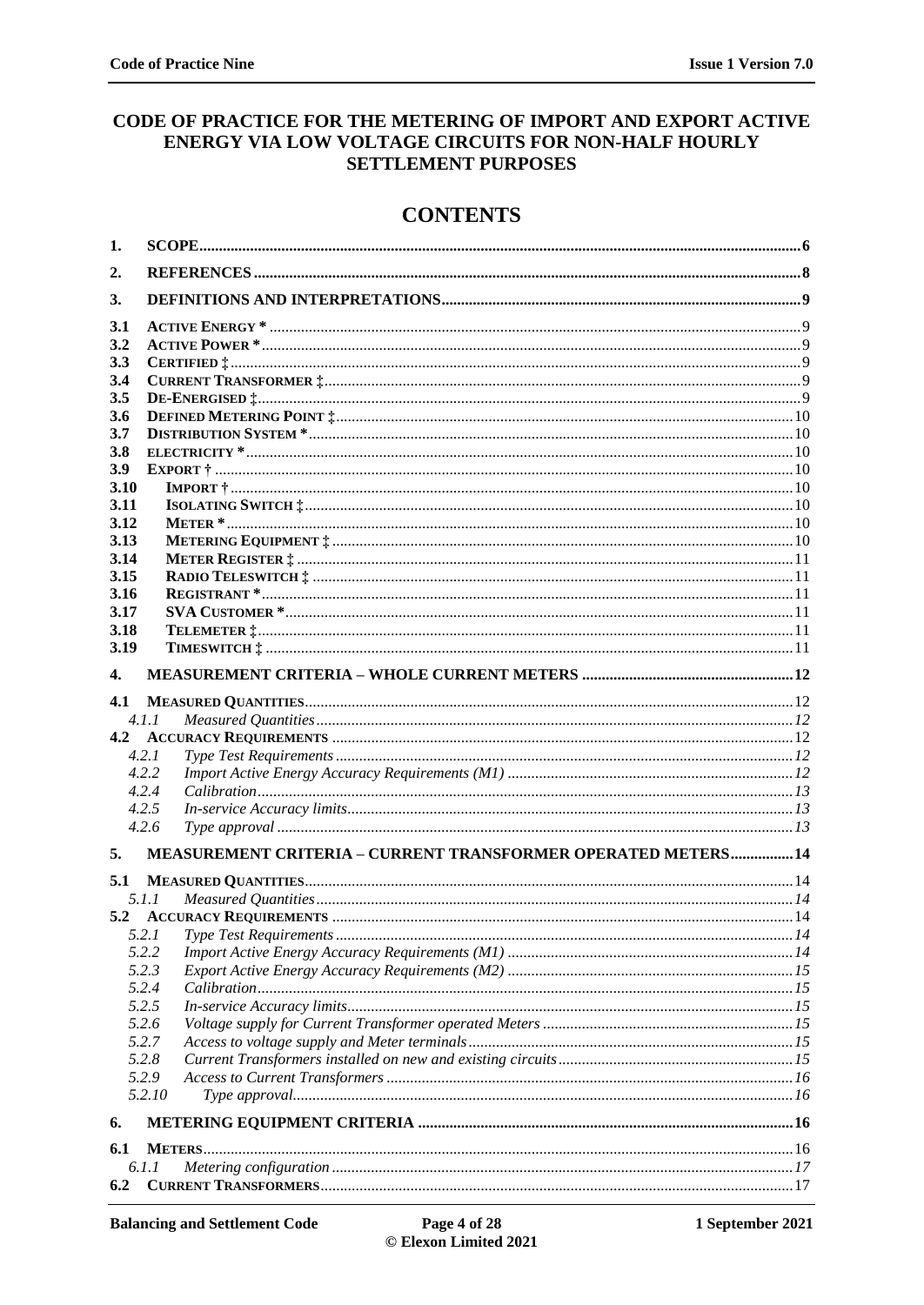|                | 6.3.1 |                                                                                 |  |
|----------------|-------|---------------------------------------------------------------------------------|--|
|                | 6.3.2 |                                                                                 |  |
|                | 6.3.3 |                                                                                 |  |
|                | 6.3.4 |                                                                                 |  |
|                | 6.3.5 |                                                                                 |  |
| 7.             |       |                                                                                 |  |
| 7.1            |       |                                                                                 |  |
| 7.2            |       |                                                                                 |  |
| 7.3            |       |                                                                                 |  |
| 8.             |       |                                                                                 |  |
| 8.1            |       |                                                                                 |  |
|                | 8.1.1 |                                                                                 |  |
|                | 8.1.2 |                                                                                 |  |
| 8.2            |       | MULTI-RATE WHOLE CURRENT METER - WHERE THE SVA CUSTOMER'S INSTALLATION DOES NOT |  |
|                |       |                                                                                 |  |
|                | 8.2.1 |                                                                                 |  |
| 8.3            |       |                                                                                 |  |
|                | 8.3.1 |                                                                                 |  |
|                | 8.3.2 |                                                                                 |  |
|                | 8.3.3 |                                                                                 |  |
|                |       |                                                                                 |  |
|                | 8.4.1 |                                                                                 |  |
|                | 8.4.2 | Interface between SVA Meter Operator Agent and Distribution System Operator 26  |  |
|                | 8.4.3 |                                                                                 |  |
| 9 <sub>1</sub> |       |                                                                                 |  |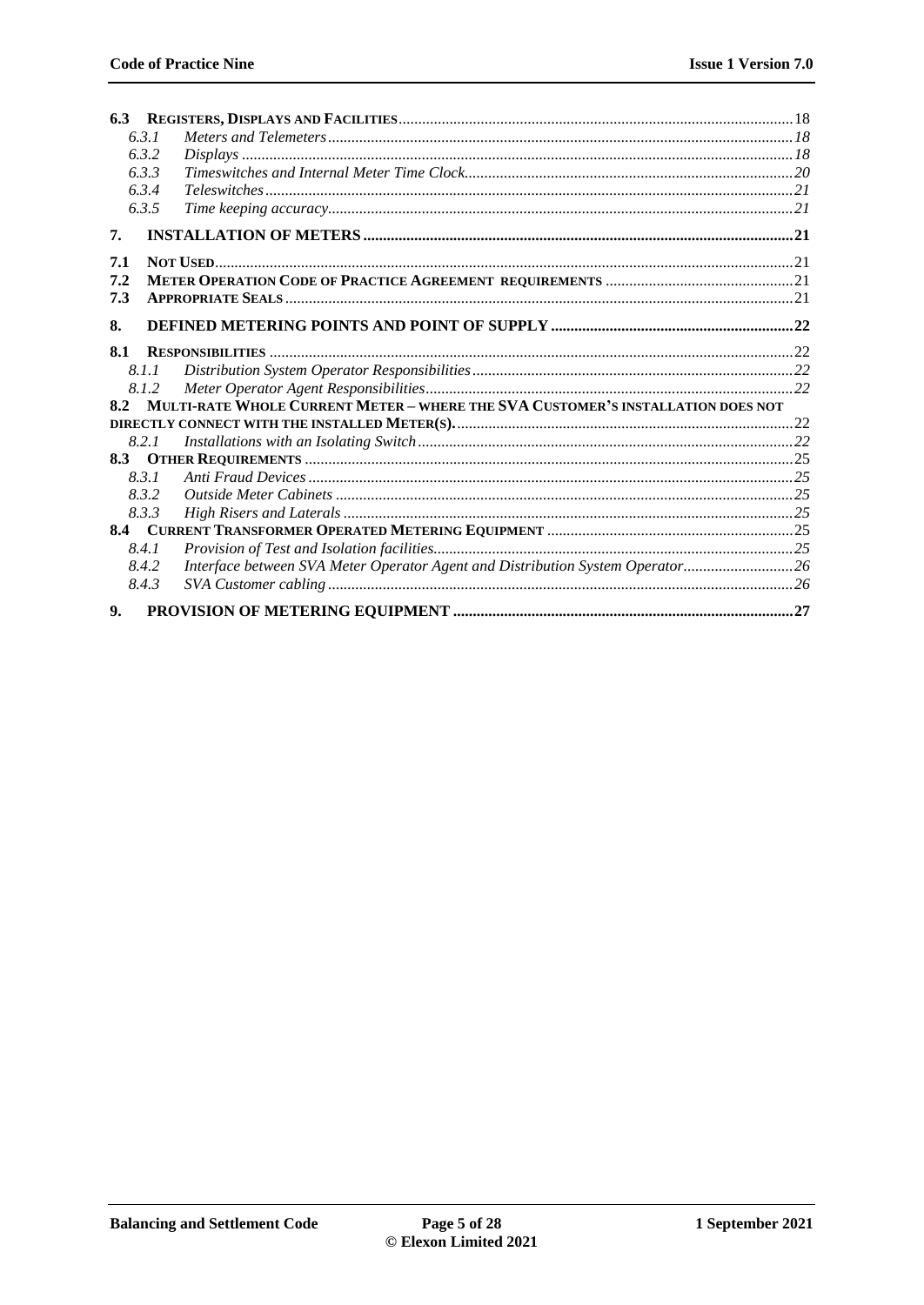# **FOREWORD**

This Code of Practice defines the minimum requirements for whole current and transformer operated Metering Equipment at the Defined Metering Point for the measurement of Import and Export Active Energy via low voltage circuits for Non-Half Hourly Settlement purposes.

BSCCo shall retain copies of, inter alia, the Code of Practice together with copies of all documents referred to in them, in accordance with the provisions of the Balancing and Settlement Code (the Code).

## <span id="page-5-0"></span>**1. SCOPE**

This Code of Practice states the practices that shall be employed and the facilities that shall be provided for the measurement and recording of the quantities required for Settlement and other purposes. This Code of Practice does not currently cover the measurement of gross generation.

This Code of Practice specifically applies to whole current and transformer operated Metering Equipment to be installed **FOR THE METERING OF IMPORT AND EXPORT ACTIVE ENERGY VIA LOW VOLTAGE CIRCUITS FOR NON-HALF HOURLY SETTLEMENT PURPOSES.**

This Code of Practice only applies to whole current and current transformer operated Metering Equipment for Import and Export Active Energy measured in kWh. No provision is made for the measurement of Reactive or Apparent Energy or any Maximum Demand.

The following areas are not specified within this Code of Practice:

Prepayment Metering;

Complex Tariff Arrangements;

Revenue Protection/Security; and

Data Communications.

This Code of Practice defines the extent of Metering Equipment to be installed by a SVA Meter Operator Agent in fulfilling its role in the installation and maintenance of equipment for Non-Half Hourly Settlement purposes.

This Code of Practice derives force from the Balancing and Settlement Code, and in particular the metering provisions contained in Section L, to which reference should be made. It should also be read in conjunction with the relevant BSC Procedures.

Metering Equipment that meets the requirements of this Code of Practice is not applicable where a Registrant is required by its Supply Licence (and as referenced in Section L3.2.6) to install Metering Equipment that is capable of providing measured electricity consumption data for multiple periods (at least half hourly) and providing the Registrant with remote access to such data.

This Code of Practice does not contain the calibration, testing and commissioning requirements for Metering Equipment used for Settlement purposes. These requirements are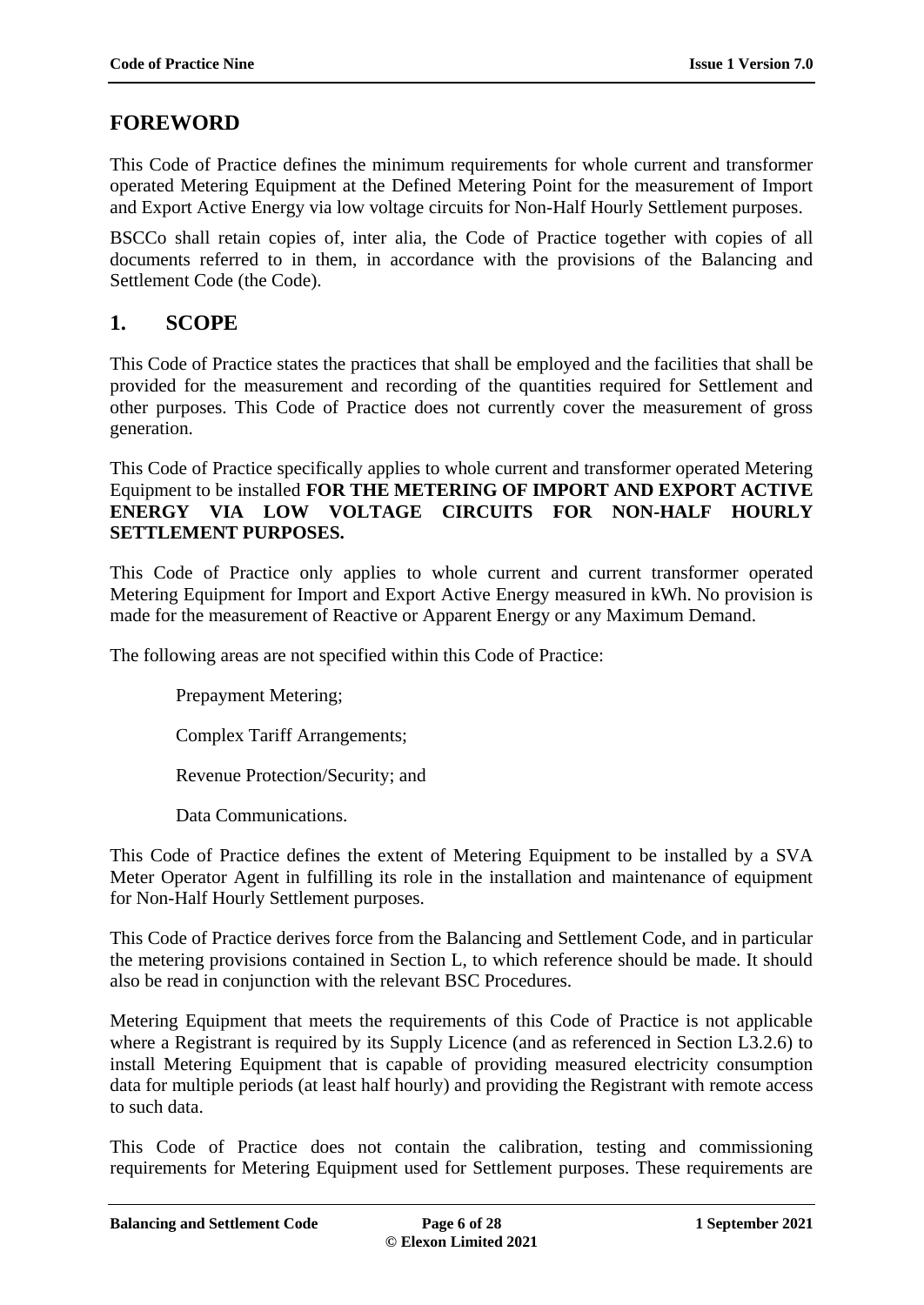detailed in Code of Practice Four - "Code of Practice for Calibration, Testing and Commissioning Requirements for Metering Equipment for Settlement Purposes".

Any device that is not covered by SI1679 shall not be involved in deriving the kWh value for Settlement purposes. To clarify, an integral Outstation may be used but a remote outstation (peripheral device) that derives a kWh value (e.g. via pulsed outputs) shall not be used. A remote outstation that transfers the kWh value of the primary register in accordance with the manufacturers protocol may be used.

Dispensations from the requirements of this Code of Practice may be sought in accordance with the Balancing and Settlement Code and BSCP32.

In the event of an inconsistency between the provisions of this Code of Practice and the Balancing and Settlement Code, the provisions of the Balancing and Settlement Code shall prevail.

Compliance with this Code of Practice may be attained by the use one of the following techniques:

- (i) a single Meter containing measuring elements for Import and Export ; or
- (ii) two separate Meters containing a single measuring element for each of Import and Export.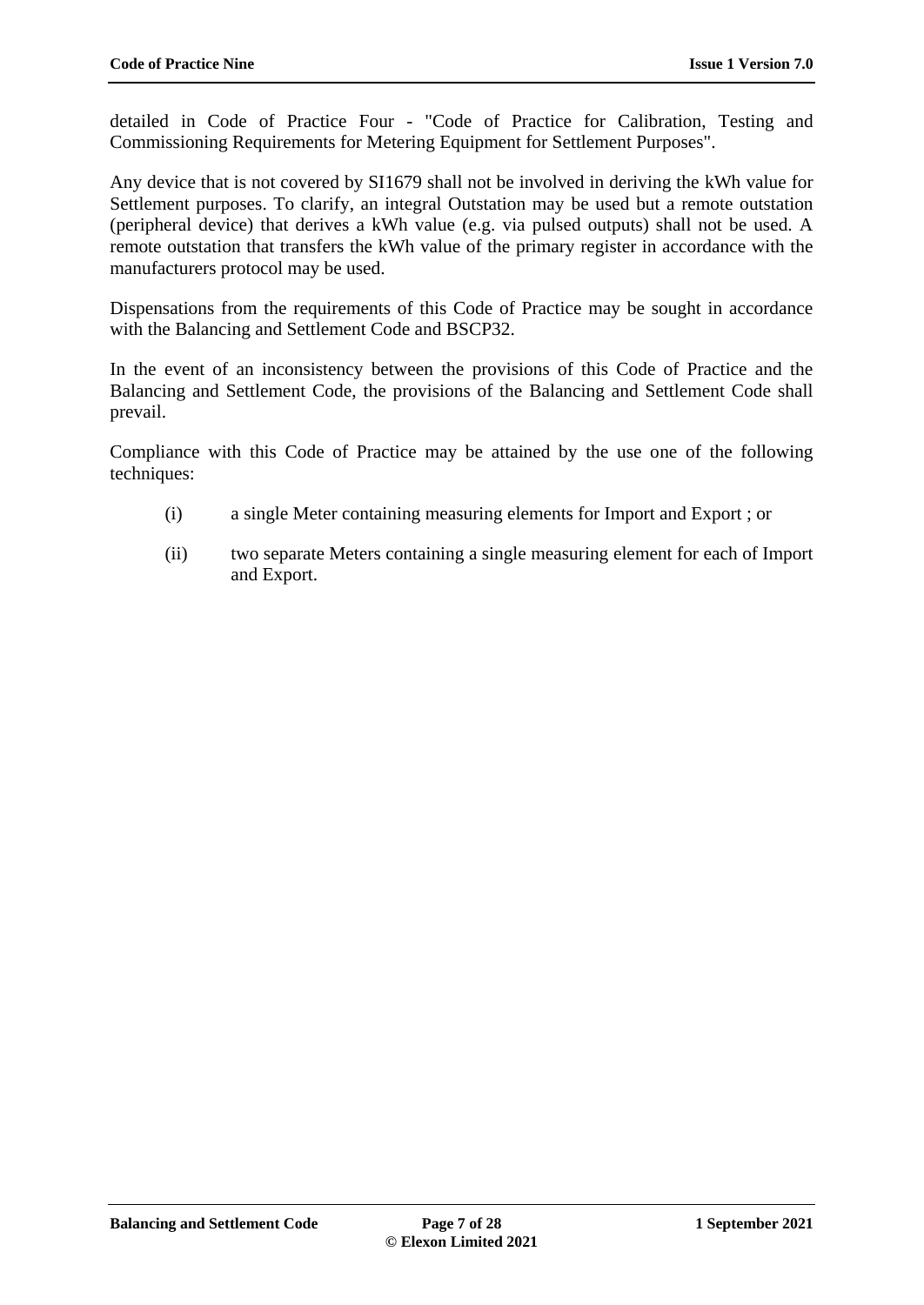# <span id="page-7-0"></span>**2. REFERENCES**

The following documents are referred to in the text:-

| BS EN 62053:2003                                           | Electricity metering equipment (a.c.)                                                                                                                                         |
|------------------------------------------------------------|-------------------------------------------------------------------------------------------------------------------------------------------------------------------------------|
| BS EN 61038: 1993                                          | Specification for time switches for tariff and load<br>control.                                                                                                               |
| BS 7856: 1996                                              | 'Code of Practice for Design of Alternating Current<br>Watt-Hour Meters for Active Energy (Classes 1 and<br>2)                                                                |
| BS 7951:2000                                               | 'Electricity Meters. Alternating current single phase<br>watt-hour Telemeters of accuracy class 1 or 2.'                                                                      |
| BS EN 60044-1:1999                                         | 'Instrument Transformers - Part 1: Current<br>Transformers'                                                                                                                   |
| <b>BEBS</b> 1973                                           | Timeswitches, restricted hour and time of day<br>tariffs.                                                                                                                     |
| <b>Balancing and Settlement Code</b>                       | 'Section X; Annex X-1 and Sections L and S'                                                                                                                                   |
| <b>BSC Procedures List</b>                                 | 'See BSC Section H $1.3.2$ (a) – Code Subsidiary<br>Documents'                                                                                                                |
| Code of Practice Four                                      | 'Code of Practice for Calibration, Testing and<br>Commissioning Requirements for Metering<br>Equipment for Settlement Purposes'                                               |
| Electricity Act 1989                                       | 'Schedule 7, as amended by Schedule 1, to the<br>Competition and Services (Utilities) Act 1992.'                                                                              |
| Statutory Instrument 2002 No. 2665                         | 'The Electricity Safety, Quality and Continuity<br>Regulations 2002'                                                                                                          |
| Statutory Instrument 1998 No. 1565                         | The Meters (Approval of Pattern or Construction<br>and Manner of Installation) Regulations 1998.                                                                              |
| Statutory Instrument 1998 No.1566                          | 'Electricity – The Meters (Certification) Regulations<br>1998.'                                                                                                               |
| Meter Operation Code of Practice<br>Agreement <sup>1</sup> | 'Agreement between Meter Operators and<br>Distribution Businesses governing arrangements for<br>safety and technical competence in accordance with<br>the Retail Energy Code' |
| BS 7647 (1993)                                             | 'Specification for Radio Teleswitches for tariff and<br>load control'                                                                                                         |
| Utilities Act 2000                                         | 'Utilities Act 2000'                                                                                                                                                          |
| Statutory Instrument 2006 No.1679                          | The Measuring Instruments (Active Electrical<br>Energy meters) Regulations 2006 (SI 2006/1679)                                                                                |

<sup>&</sup>lt;u>.</u> <sup>1</sup> The Meter Operation Code of Practice Agreement is an agreement between Licenced Distribution System Operators and SVA Meter Operator Agents in accordance with the Retail Energy Code.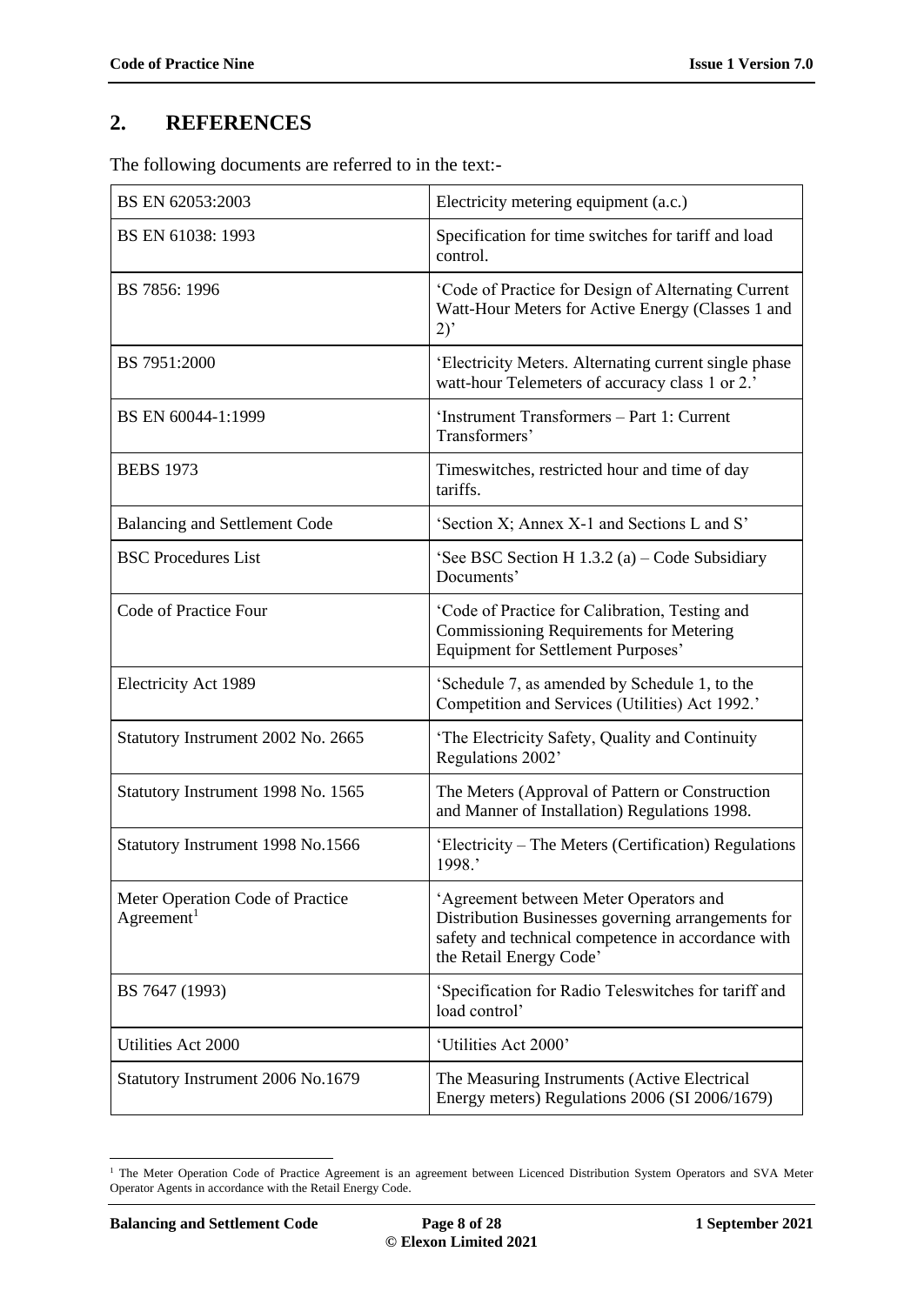# <span id="page-8-0"></span>**3. DEFINITIONS AND INTERPRETATIONS**

Save as otherwise expressly provided herein, words and expressions used in this Code of Practice shall have the meanings attributed to them in the Balancing and Settlement Code and are included for the purpose of clarification.

Note: \* indicates definitions in the Balancing and Settlement Code.

Note:  $\dagger$  indicates definitions which supplement or complement those in the Balancing and Settlement Code.

Note: ‡ indicates definitions specific to this Code of Practice

## <span id="page-8-1"></span>**3.1 Active Energy \***

Active Energy means the electrical energy produced, flowing or supplied by an electric circuit during a time interval, being the integral with respect to time of the instantaneous Active Power, measured in units of watt-hours or standard multiples thereof.

## <span id="page-8-2"></span>**3.2 Active Power \***

Active Power means the product of voltage and the in-phase component of alternating current measured in units of watts and standard multiples thereof, that is:-

1,000 Watts  $= 1$  kW

 $1,000 \text{ kW} = 1 \text{ MW}$ 

## <span id="page-8-3"></span>**3.3 Certified ‡**

Certified means a meter conforming with the Statutory Instrument, 1998 No.1566 "Electricity – The Meters (Certification) Regulations".

## <span id="page-8-4"></span>**3.4 Current Transformer ‡**

A transformer for use with electrical measuring instruments, electrical protection and/or control equipment, for the transformation of current and in which the current in the secondary winding, in normal conditions of use, is substantially proportional to the current in the primary winding and different from it by an angle which approaches zero for an appropriate direction of the connections.

## <span id="page-8-5"></span>**3.5 De-Energised ‡**

De-Energised means the temporary removal of the supply at a Defined Metering Point (e.g. the main circuit connections to the Licenced Distribution System Operator's network are still made) such that all or part of the Metering Equipment is considered to be temporarily "inactive" for the purposes of Settlement. e.g. unoccupied premises where the incoming switchgear has been opened or the cut-out fuse(s) removed and any generation disconnected.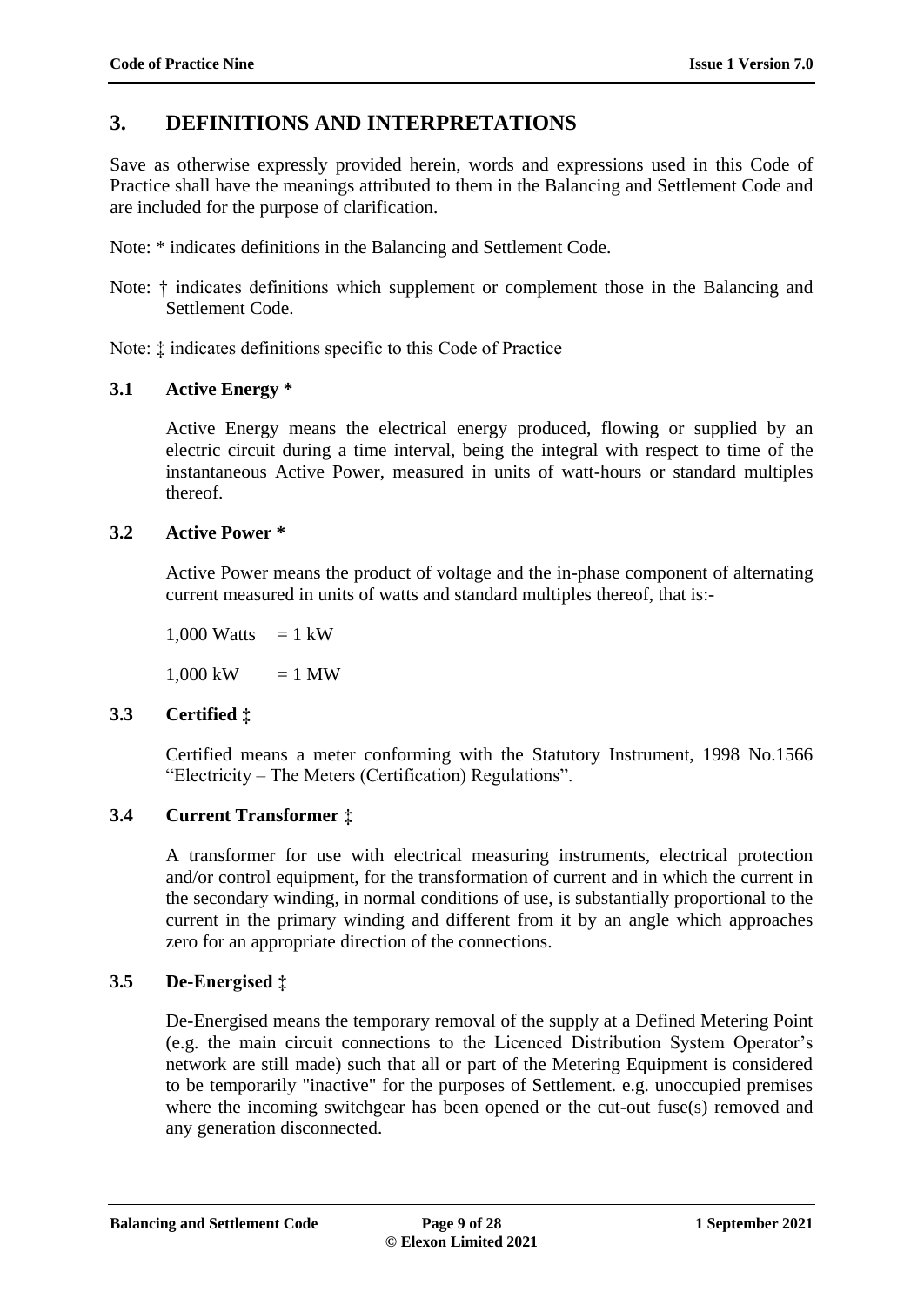### <span id="page-9-0"></span>**3.6 Defined Metering Point ‡**

Defined Metering Point means the physical location at which the overall accuracy requirements as stated in this Code of Practice are to be met. The Defined Metering Points are identified in section 8.

#### <span id="page-9-1"></span>**3.7 Distribution System \***

(i) any Public Distribution System; and

(ii) any other distribution system in Great Britain for which the condition is satisfied that all entry/exit points are subject to registration in SMRS pursuant to the provisions of the Retail Energy Code; where:

- (1) 'distribution system' has the meaning given or to be given to that term in section 4(4) of the Act, following amendment of the Act by section 28 of the Utilities Act 2000;
- (2) 'entry/exit point' means a point at which electricity may flow on to or off such distribution system other than from or to the Transmission System or another such system or a Public Distribution System;

## <span id="page-9-2"></span>**3.8 electricity \***

"electricity" means Active Energy and Reactive Energy.

#### <span id="page-9-3"></span>**3.9 Export †**

Export means, for the purpose of this Code of Practice, a net Active Energy flow towards the Transmission System. (i.e. At a Customer's premises, a power flow away from the Customer's installation.)

#### <span id="page-9-4"></span>**3.10 Import †**

Import means, for the purposes of this Code of Practice, a net Active Energy flow away from the Transmission System. (i.e. At a Customer's premises, a power flow towards the Customer's installation.)

#### <span id="page-9-5"></span>**3.11 Isolating Switch ‡**

means a switch located between a Meter and customer's fuse box and providing a means of isolating the electricity supply to the customer's fuse box and which may be operated by the customer or their electrical contractor.

## <span id="page-9-6"></span>**3.12 Meter \***

Meter means a device for measuring Active Energy and/or Reactive Energy.

## <span id="page-9-7"></span>**3.13 Metering Equipment ‡**

Metering Equipment means Meters, Telemeters, Timeswitches, Radio Teleswitches, Isolating Switches, connector blocks, test terminal blocks, measurement transformers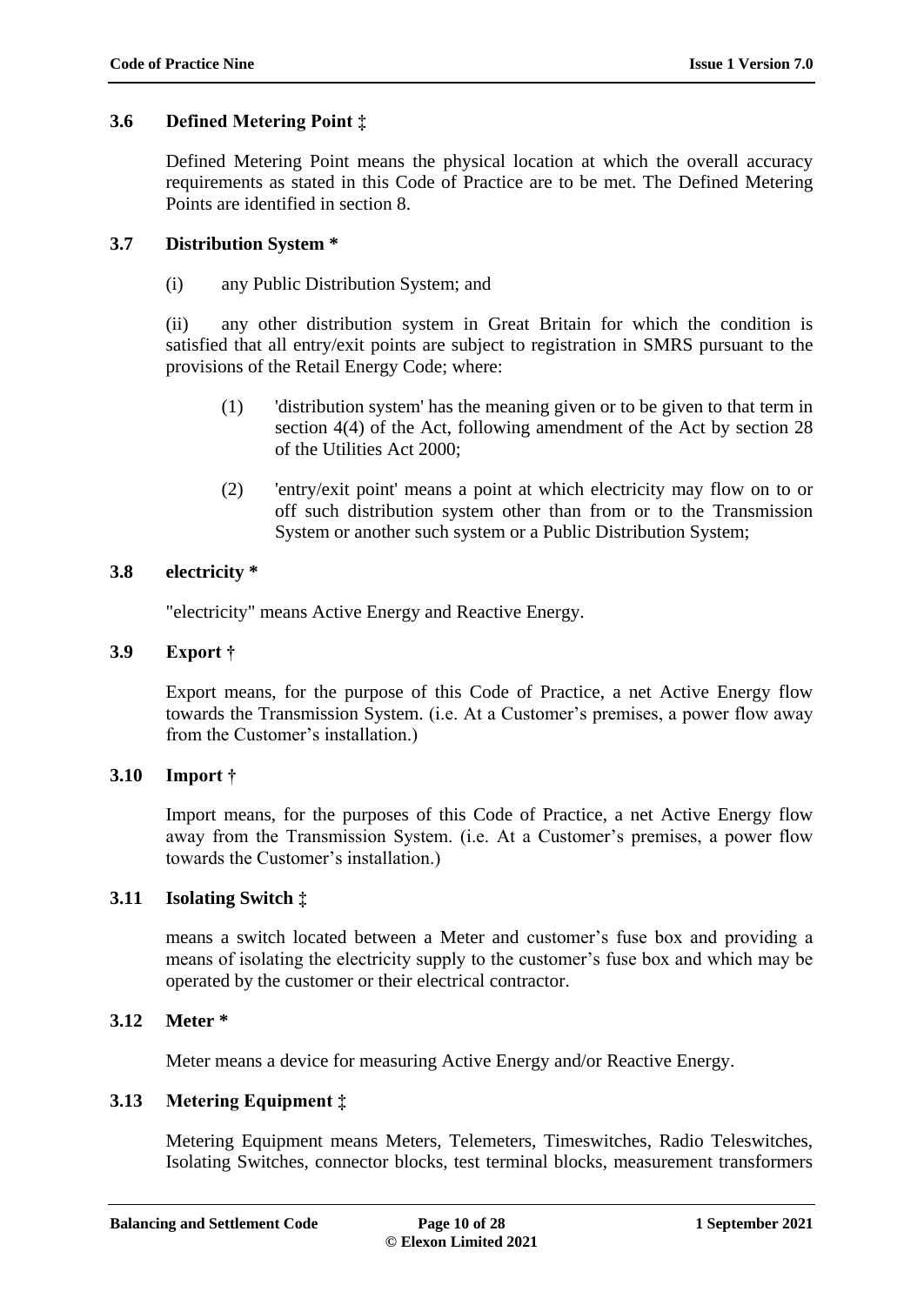(voltage, current or combination units), metering protection equipment including alarms, circuitry, associated Communications Equipment and Outstation and wiring.

## <span id="page-10-0"></span>**3.14 Meter Register ‡**

Meter Register means a device, associated with a Meter, from which it is possible to obtain a reading of the amount of Active Energy that has been supplied by a circuit.

## <span id="page-10-1"></span>**3.15 Radio Teleswitch ‡**

means a timing device for tariff and/or load control purposes, utilising a time base derived from, and maintained by, a radio signal in accordance with specification BS 7647 (1993).

#### <span id="page-10-2"></span>**3.16 Registrant \***

Registrant means in relation to a Metering System, the person for the time being registered in CMRS or (as the case may be) SMRS in respect of that Metering System pursuant to Section K of the Balancing and Settlement Code.

#### <span id="page-10-3"></span>**3.17 SVA Customer \***

means a person to whom electrical power is provided, whether or not that person is the provider of that electrical power; and where that electrical power is measured by a SVA Metering System.

#### <span id="page-10-4"></span>**3.18 Telemeter ‡**

means a combined Meter and Radio Teleswitch.

#### <span id="page-10-5"></span>**3.19 Timeswitch ‡**

means a timing device for tariff and/or load control purposes, utilising a time base derived from either mains frequency or an internal crystal controlled clock.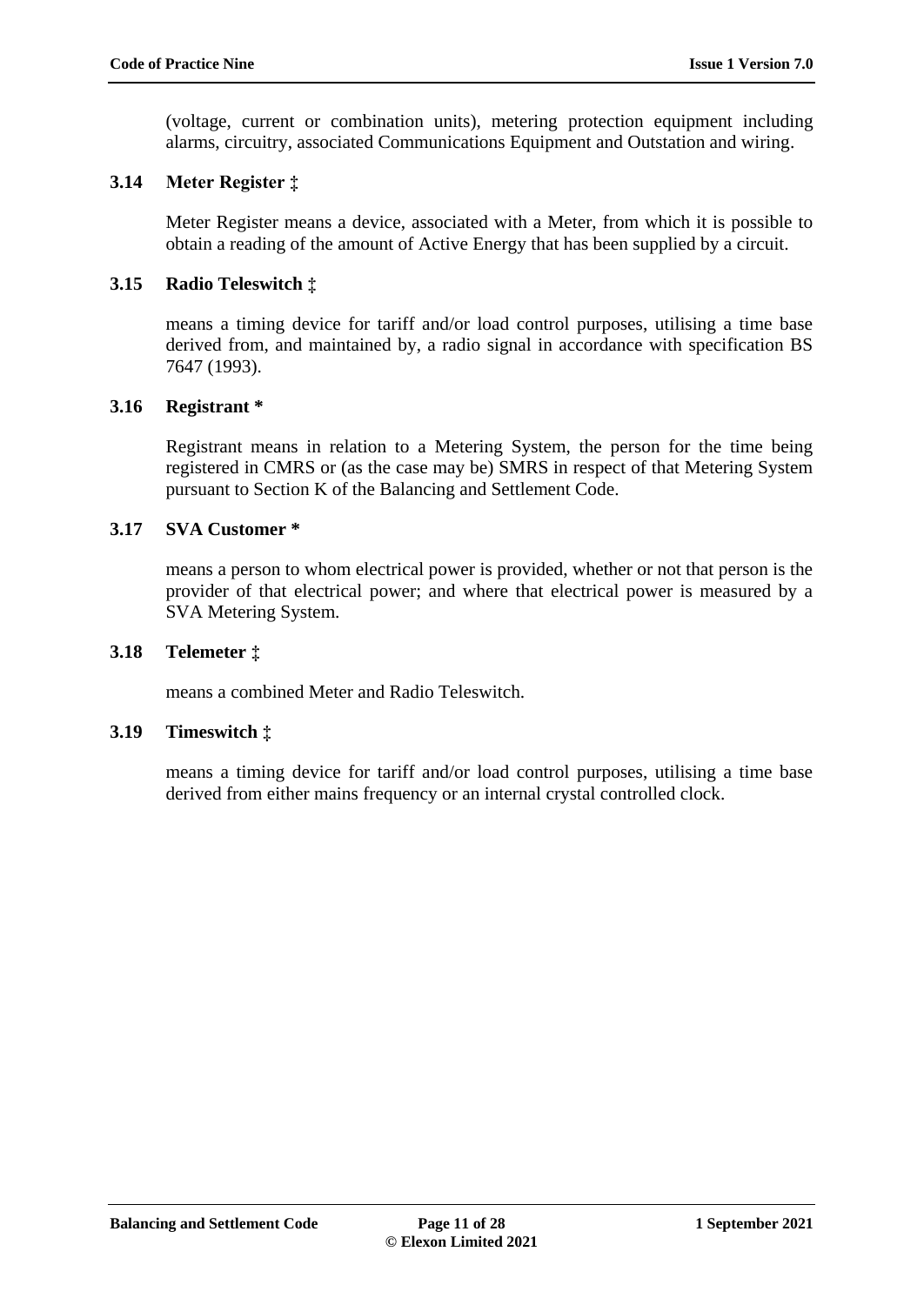## <span id="page-11-0"></span>**4. MEASUREMENT CRITERIA – WHOLE CURRENT METERS**

## <span id="page-11-1"></span>**4.1 Measured Quantities**

See section 6.1.1 for a description of the acronyms M1 and M2.

#### <span id="page-11-2"></span>4.1.1 Measured Quantities

- (i) Import Active Energy (M1) in kWh.
- (ii) Export Active Energy (M2) in kWh.

Registers shall be provided in accordance with clause 6.3.1.

### <span id="page-11-3"></span>**4.2 Accuracy Requirements**

<span id="page-11-4"></span>4.2.1 Type Test Requirements

Meters shall be type tested in accordance with 4.2.6 and satisfy the requirements of BS 7951:2000 or BS EN 62053:2003 as appropriate.<sup>2</sup>

- <span id="page-11-5"></span>4.2.2 Import Active Energy Accuracy Requirements (M1)
	- (i) Meter Accuracy

| <b>CONDITION</b>                                   | <b>LIMIT OF ERRORS AT STATED</b><br><b>SYSTEM POWER FACTOR</b> |                 |
|----------------------------------------------------|----------------------------------------------------------------|-----------------|
| Current                                            | Power Factor                                                   | Limits of Error |
| 100% $I_{max}$ <sup>*</sup> to 10% $I_b$ inclusive |                                                                | $\pm 2.0\%$     |

 $*$  I<sub>max</sub> shall be rated at 80 amps or greater.

1

 $2$  For the purpose of separate Export Meters the LDSO system is to be regarded as the load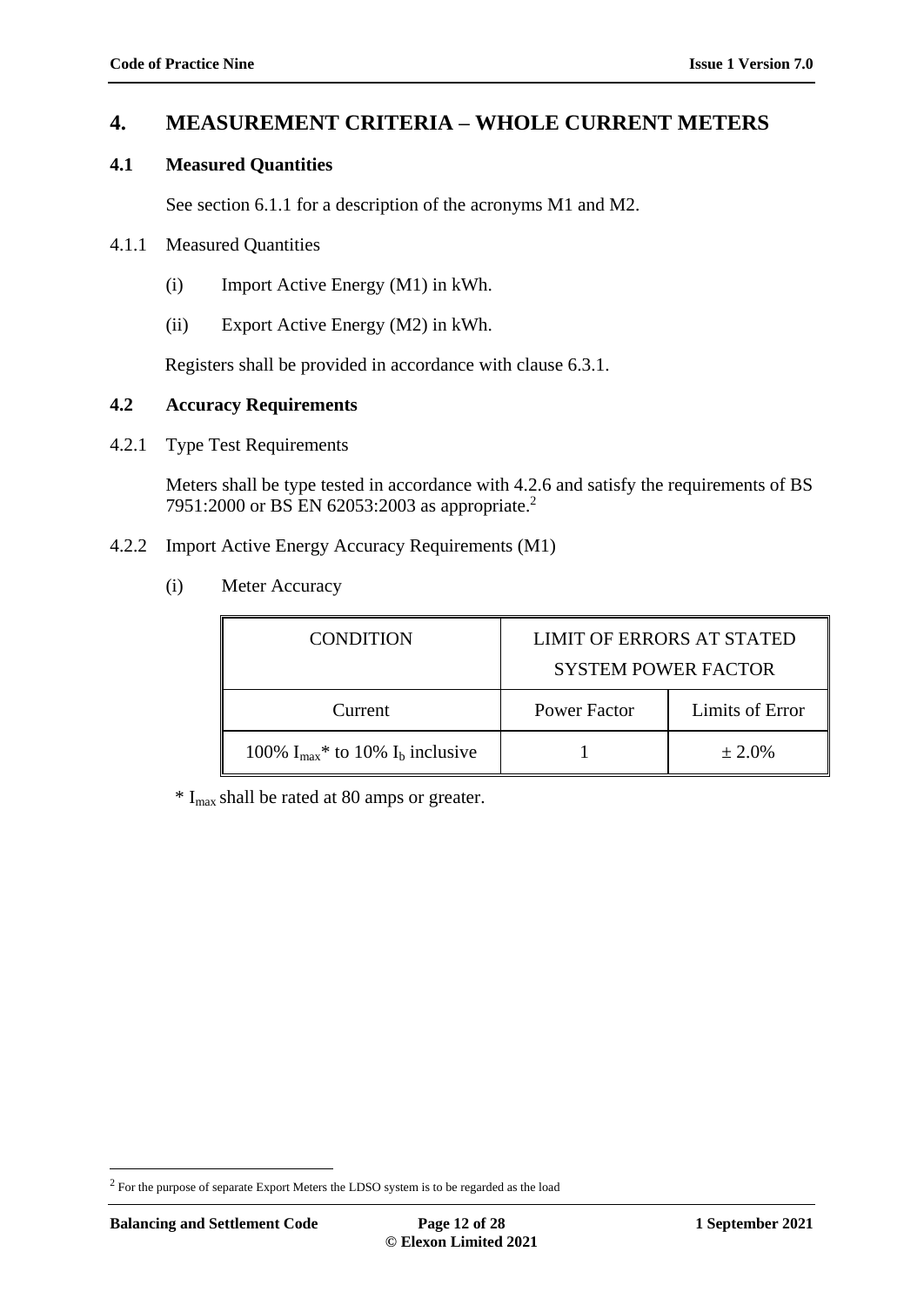#### 4.2.3 Export Active Energy Accuracy Requirements  $(M2)^3$

(i) Meter Accuracy

| <b>CONDITION</b>                                   | LIMIT OF ERRORS AT STATED<br><b>SYSTEM POWER FACTOR</b> |                 |
|----------------------------------------------------|---------------------------------------------------------|-----------------|
| Current                                            | Power Factor                                            | Limits of Error |
| 100% $I_{max}$ <sup>*</sup> to 10% $I_b$ inclusive |                                                         | $\pm 2.0\%$     |

 $*$  I<sub>max</sub> shall be rated at 80 amps or greater.

#### <span id="page-12-0"></span>4.2.4 Calibration

Meters shall be calibrated to the limits of error prescribed in the Statutory Instrument 1998 No.1566; 'Electricity – The Meters (Certification) Regulations 1998', clause  $3(2)(c)$ .

<span id="page-12-1"></span>4.2.5 In-service Accuracy limits

The overall accuracy of the energy measurements at, or referred to, the Defined Metering Point shall at all times be within the limits of error for in-service accuracy.

The overall in-service accuracy limits are  $+2.5\%$  to  $-3.5\%$  at any load at which the Metering Equipment is designed to operate.

<span id="page-12-2"></span>4.2.6 Type approval

Meters shall have been tested and received type approval in accordance with the Statutory Instrument 1998 No.1565; 'The Meters (Approval of Pattern or Construction and Manner of Installation) Regulations 1998, to a standard not less than Class 2 applicable at the time of type approval.

1

<sup>&</sup>lt;sup>3</sup> With balanced loads for polyphase meters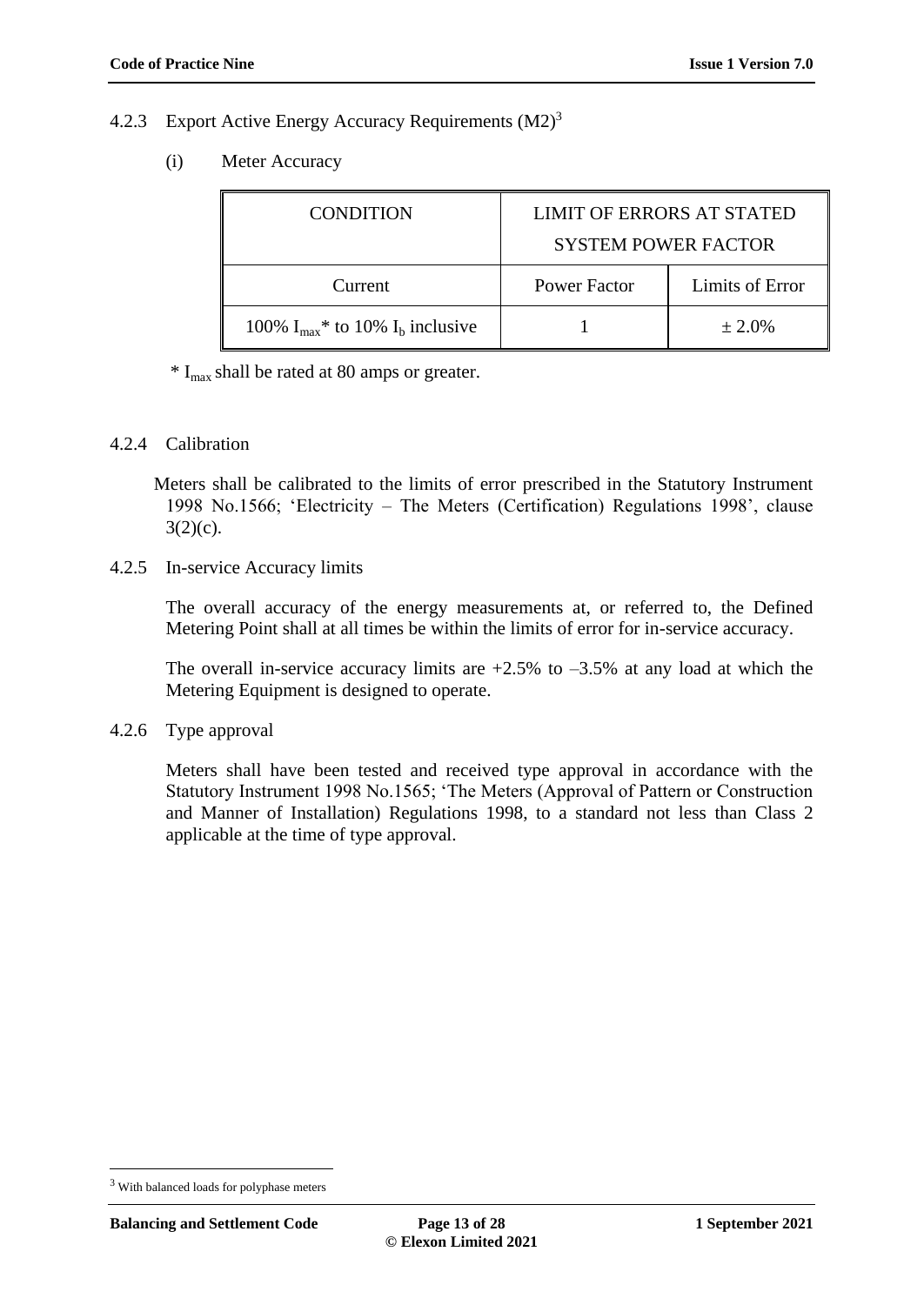# <span id="page-13-0"></span>**5. MEASUREMENT CRITERIA – CURRENT TRANSFORMER OPERATED METERS**

## <span id="page-13-1"></span>**5.1 Measured Quantities**

See section 6.1.1 for a description of the acronyms M1 and M2.

- <span id="page-13-2"></span>5.1.1 Measured Quantities
	- (i) Import Active Energy (M1) in kWh.
	- (ii) Export Active Energy (M2) in kWh.

## <span id="page-13-3"></span>**5.2 Accuracy Requirements**

<span id="page-13-4"></span>5.2.1 Type Test Requirements

Meters shall be type tested in accordance with 4.2.6 and satisfy the requirements of BS 7951:2000 or BS EN 62053:2003 as appropriate.<sup>2</sup>

- <span id="page-13-5"></span>5.2.2 Import Active Energy Accuracy Requirements (M1)<sup>3</sup>
	- (i) Meter Accuracy

| <b>CONDITION</b>                            | <b>LIMIT OF ERRORS AT STATED</b><br><b>SYSTEM POWER FACTOR</b> |                 |
|---------------------------------------------|----------------------------------------------------------------|-----------------|
| Current                                     | Power Factor                                                   | Limits of Error |
| 100% $I_{\text{max}}$ to 5% $I_n$ inclusive |                                                                | $\pm 2.0\%$     |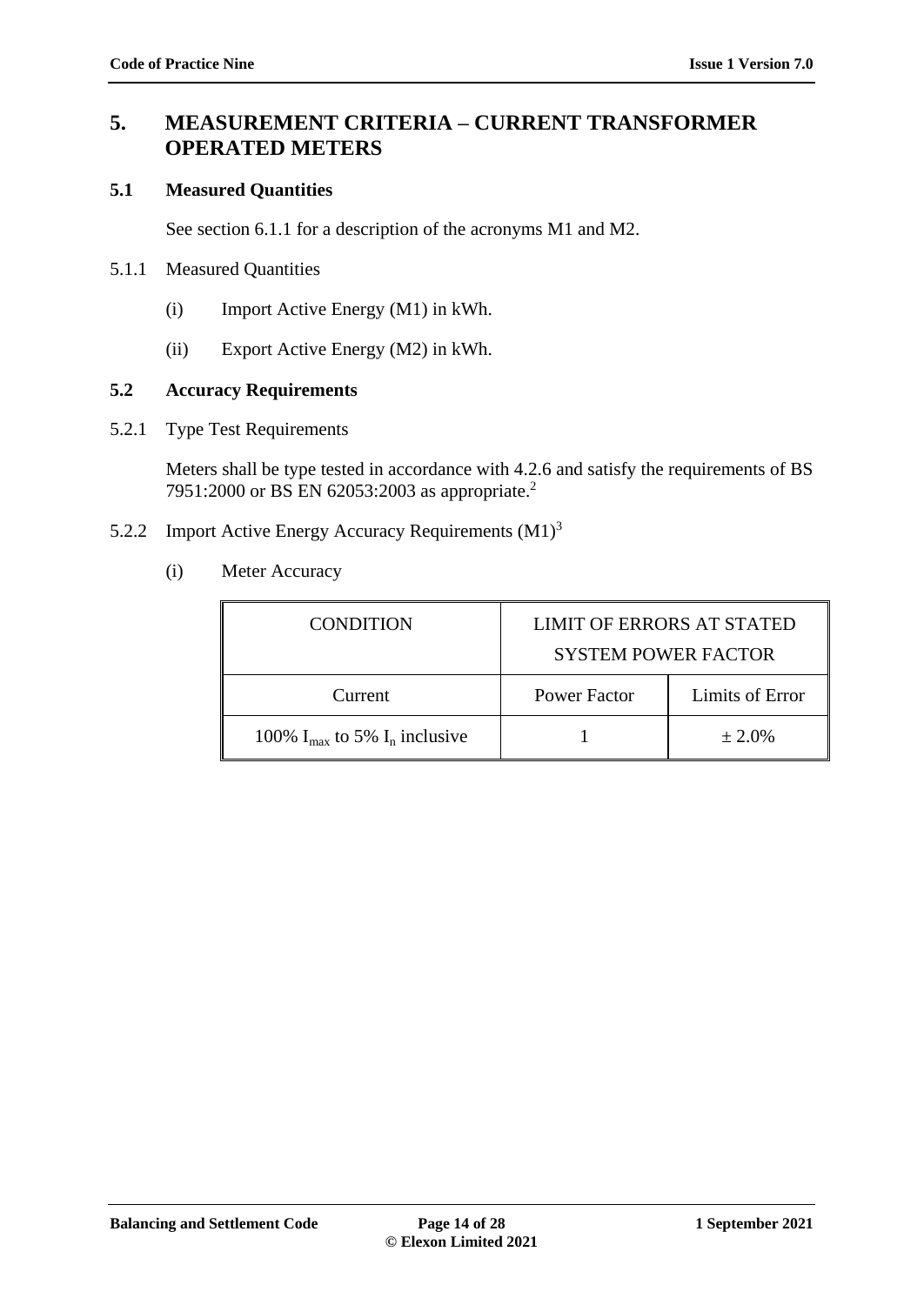#### <span id="page-14-0"></span>5.2.3 Export Active Energy Accuracy Requirements (M2)

(i) Meter Accuracy

| LIMIT OF ERRORS AT STATED<br><b>CONDITION</b><br><b>SYSTEM POWER FACTOR</b> |                     |                 |
|-----------------------------------------------------------------------------|---------------------|-----------------|
| Current                                                                     | <b>Power Factor</b> | Limits of Error |
| 100% $I_{\text{max}}$ to 5% $I_n$ inclusive                                 |                     | $\pm 2.0\%$     |

#### <span id="page-14-1"></span>5.2.4 Calibration

Meters shall be calibrated to the limits of error prescribed in Statutory Instrument 1998 No.1566; 'Electricity – The Meters (Certification) Regulations 1998', clause 7(2).

<span id="page-14-2"></span>5.2.5 In-service Accuracy limits

The overall accuracy of the energy measurements at, or referred to, the Defined Metering Point shall at all times be within the limits of error for in-service accuracy.

The overall in-service accuracy limits are  $+2.5\%$  to  $-3.5\%$  at any load at which the Meter Equipment is designed to operate.

<span id="page-14-3"></span>5.2.6 Voltage supply for Current Transformer operated Meters

A separately fused voltage supply shall be provided between the cut-out and the Current Transformer operated Meter. Where the Meters for M1 and M2 are separate, then only a single secondary fuse (2 or 6 amp) shall be fitted per phase to serve both Meters. No burden other than Metering Equipment shall be connected to the fused side of the voltage supply. The neutral conductor of the voltage supply to the Meter shall not be fused.

<span id="page-14-4"></span>5.2.7 Access to voltage supply and Meter terminals

Access to the voltage supply fuse(s) and Meter terminals shall only be possible by the breaking of a seal.

<span id="page-14-5"></span>5.2.8 Current Transformers installed on new and existing circuits

Where circuits other than those newly installed, are to be metered to this Code of Practice and where the installed Current Transformers do not comply with the Class accuracies specified in clause 6.2, then such Current Transformers may be used providing the following requirements and those in clause 5.2.5 are met and that where subsequently an alteration to the Metering Equipment is carried out, new Current Transformer(s) shall be provided to meet the accuracy requirements specified in clause 6.2 below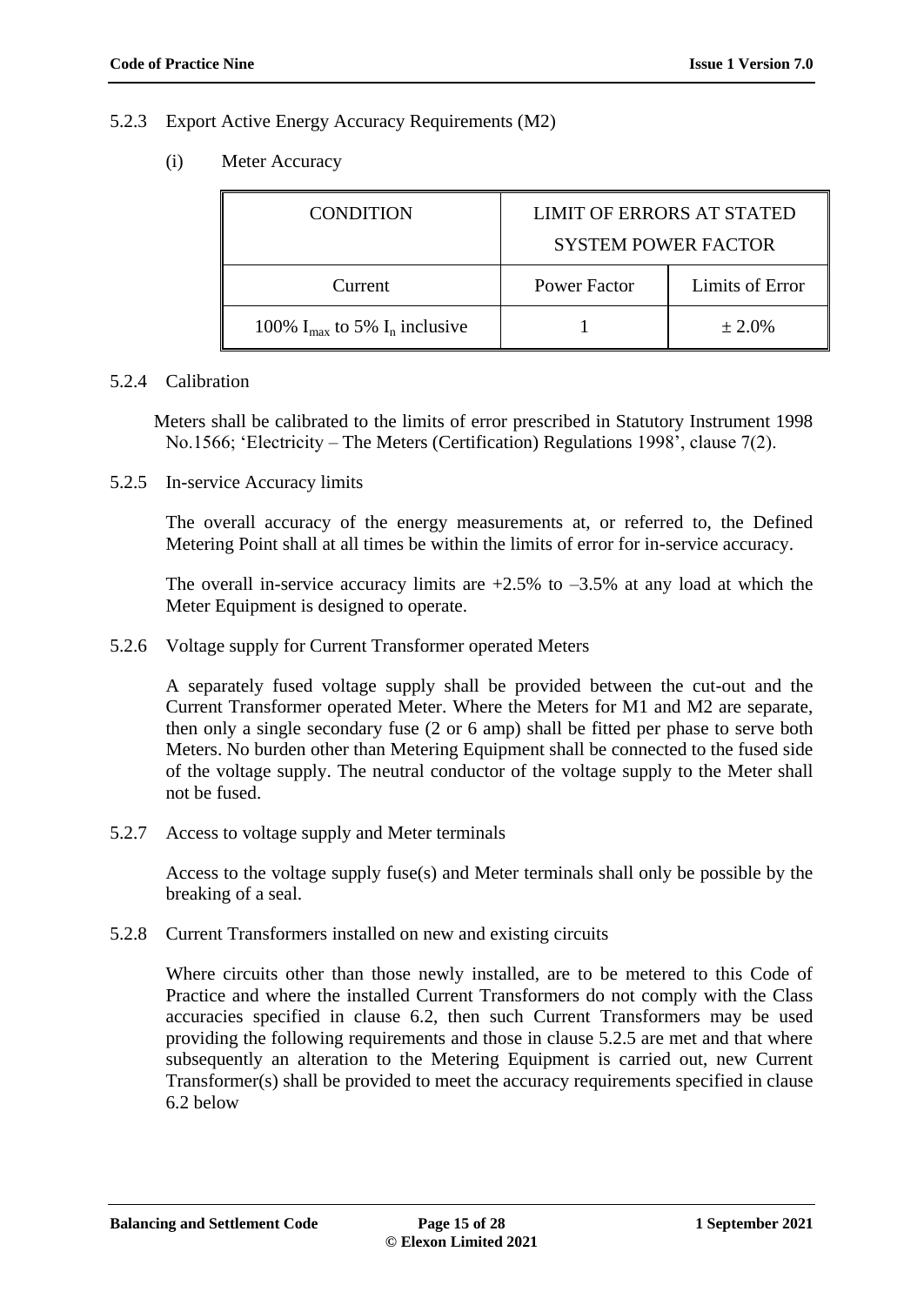#### <span id="page-15-0"></span>5.2.9 Access to Current Transformers

Access to both the primary and secondary sides of Current Transformers shall only be possible by the breaking of a seal. Where 'open ring' Current Transformers are used, measures shall be taken to prevent unauthorised access to the central aperture, such that no additional conductors may be passed through the aperture without the breaking of a seal.

### <span id="page-15-1"></span>5.2.10 Type approval

Meters shall have been tested and received type approval in accordance with the Statutory Instrument 1998 No.1565; 'The Meters (Approval of Pattern or Construction and Manner of Installation) Regulations 1998, to a standard not less than Class 2 applicable at the time of type approval.

## <span id="page-15-2"></span>**6. METERING EQUIPMENT CRITERIA**

Metering Equipment shall be accommodated in a clean and dry environment.

For each circuit, other than one which is de-energised, the voltage supply to any Meters and Displays shall be connected such that it is normally energised to facilitate reading of the Meter Register(s).

#### <span id="page-15-3"></span>**6.1 Meters**

The Meters may be either static or induction disc types.

No register shall be permitted to decrement in the event of energy flow in an opposing direction.

For each circuit, Import Active Energy Meters (M1) shall be supplied which shall meet the requirements of BS 7856 and either BS EN 61036 Class 2 or BS EN 60521 Class 2 or BS 7951:2000.

Import Active Energy Meters (M1) provided for the metering of supplies to Customers shall be in accordance with Schedule 7 of the Electricity Act 1989.

For each circuit, Export Active Energy Meters (M2) shall be supplied which shall meet the requirements of BS 7856 and either BS EN 61036 Class 2 or BS EN 60521 Class 2 or BS 7951:2000.

Import and Export Active Energy Meters (M1 and M2) shall be configured such that the number of measuring elements is equal to or one less than the number of primary system conductors. These include the neutral conductor, and/or the earth conductor where system configurations enable the flow of zero sequence energy. The Meter and any Current Transformers shall be of a rating appropriate to the installation.

Where separate Meters are installed for Import and Export they shall be clearly identified and labelled accordingly.

Where the Import Active Energy Meter (M1) is a polyphase Meter the meter used for Export shall also be polyphase so that the net energy is measured in both cases.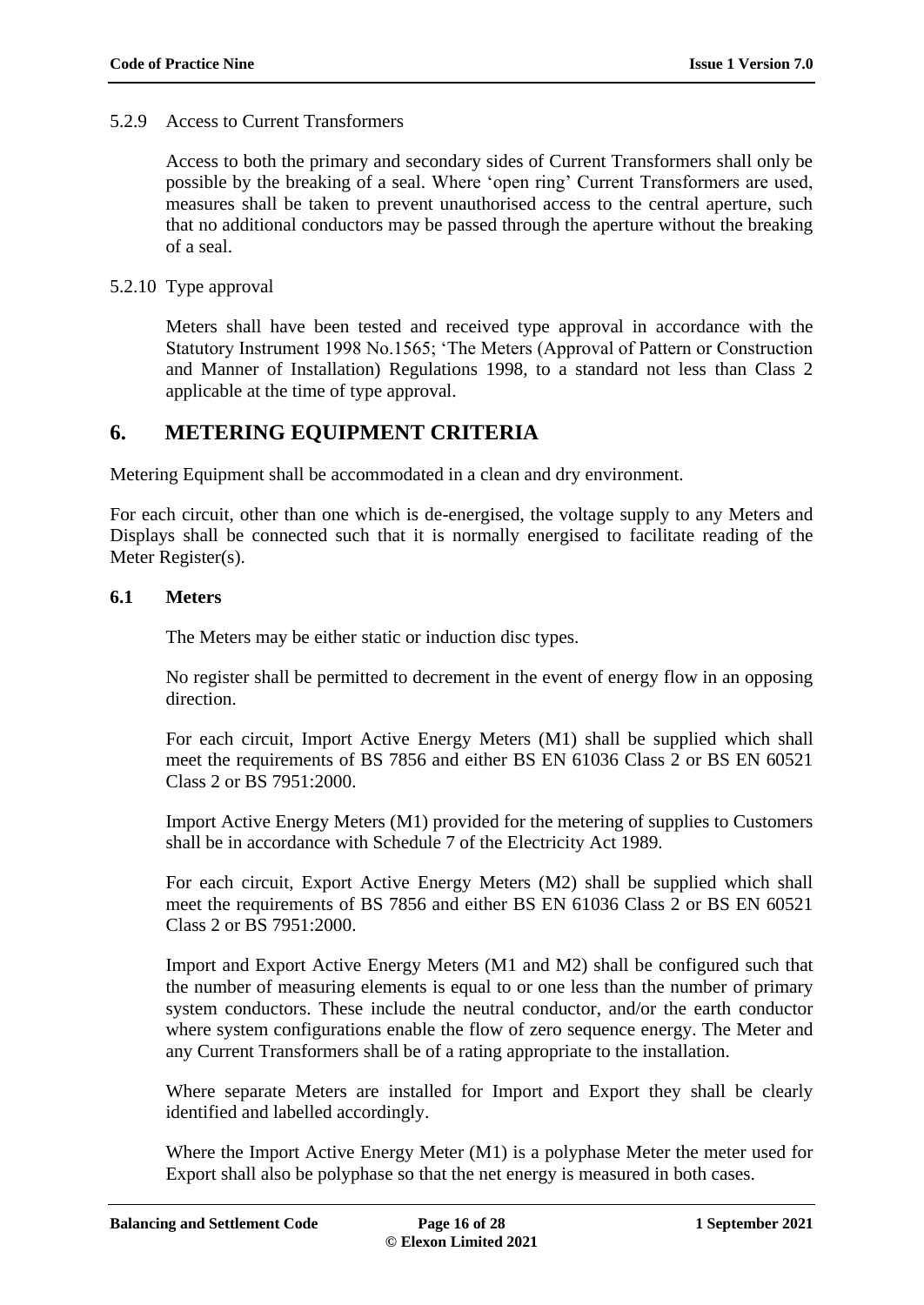All programmable Meters shall have a security regime to minimise unauthorised access to data and configuration changes.

<span id="page-16-0"></span>6.1.1 Metering configuration

Throughout this Code of Practice the Measurement Quantities have been identified by the simple acronyms M1 and M2.

M1 may be regarded as the measuring element(s) from which the Import Active Energy is derived and calculated.

M2 may be regarded as the measuring element(s) from which the Export Active Energy is derived and calculated.

In practice M1 and M2 may be the same measuring element(s), but recording power flows in opposite directions.

Schematic diagram of a combined Import and Export Meter – Whole Current



## <span id="page-16-1"></span>**6.2 Current Transformers**

The term "Current Transformer" used in Section 5 does not preclude the use of other measuring techniques with a performance equal to that specified for such measurement transformers.

For each circuit where a Current Transformer is used, it shall meet the requirements set out below.

Where required, one set of Current Transformers to BS EN 60044-1:1999 with a minimum standard of accuracy to Class 0.5 shall be provided per circuit. Preferably the Current Transformers shall be dedicated for Settlement purposes, but the Current Transformers may be used for other purposes provided the overall accuracy requirements in clause 5.2.4 are met.

The total burden on each Current Transformer shall not exceed the rated burden of such Current Transformer.

The orientation of the Current Transformers shall be such that the P1 face is towards the Distribution Network.

**Balancing and Settlement Code Page 17 of 28 1 September 2021**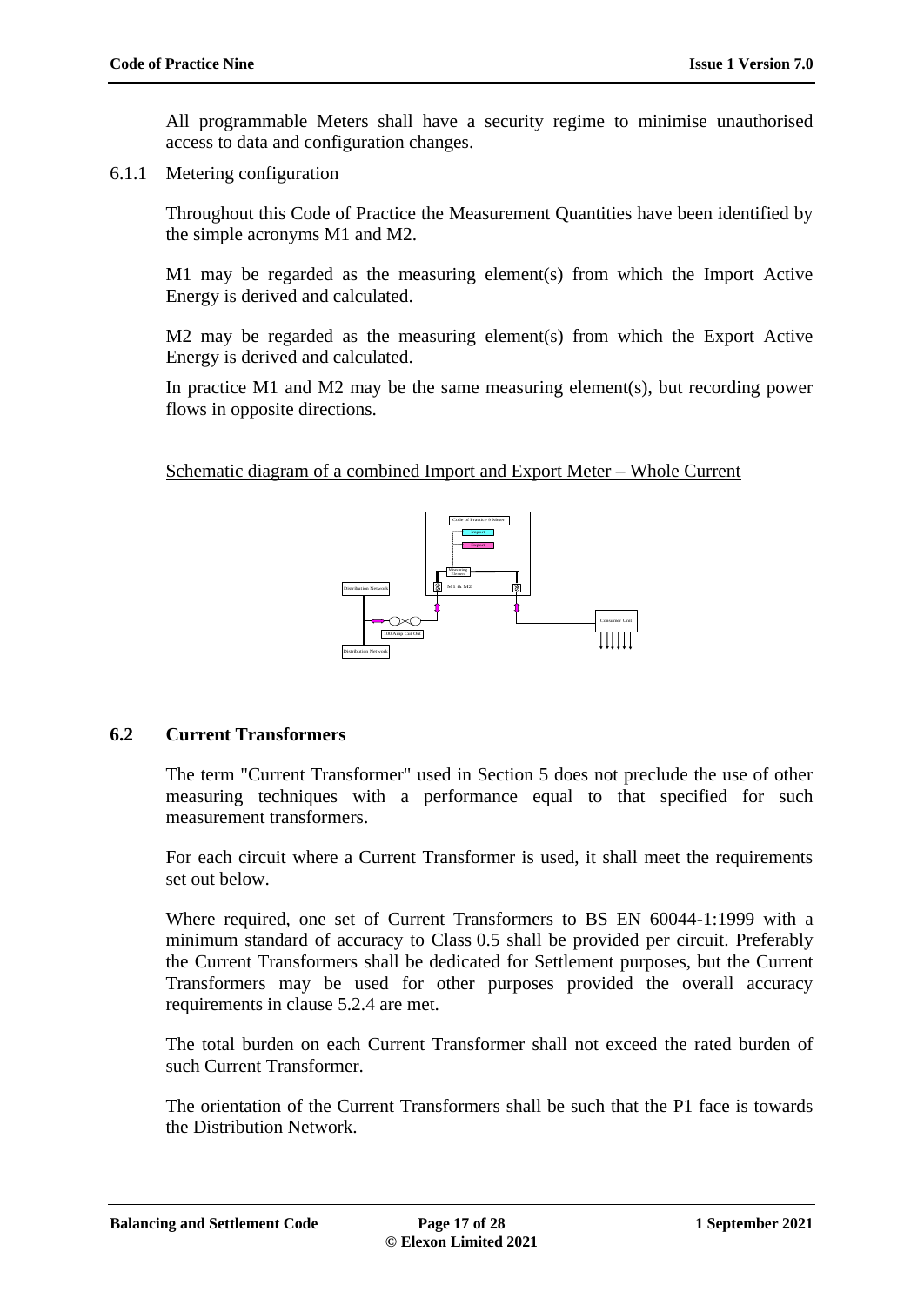#### <span id="page-17-0"></span>**6.3 Registers, Displays and Facilities**

Either of the two methods for meeting the requirements of this Code of Practice may be employed, as indicated in clause 6.3.1 below.

- <span id="page-17-1"></span>6.3.1 Meters and Telemeters
	- (a) Import and Export rate registers for a combined Import and Export Meter shall be provided for:
		- (i) the total Import Active Energy and the total Export Active Energy measured by that Meter/Telemeter; and
		- (ii) each rate measured by a multi-rate Import and Export Active Energy Meter/Telemeter. The sum of such multi-rate registers shall be equal<sup>4</sup> to the total Import and Export Active Energy measured by that Meter/Telemeter.

<span id="page-17-3"></span>Note: Where more than one rate register is employed per Energy flow, a total register need not be provided for that Energy flow.

- (b) Import and Export rate registers for separate Import and Export Meters shall be provided and sum of all rate register advances shall be equal<sup>[4](#page-17-3)</sup> to the total Import and total Export Active Energy measured by that Meter/Telemeter.
- <span id="page-17-2"></span>6.3.2 Displays

The Metering Equipment shall display the Import and Export Active Energy in kWh for each register utilised on the Meter (not necessarily simultaneously).

All currently active registers shall be identifiable. All other registers utilised by the applicable tariff shall be displayed.

Each register shall be clearly identified by a two digit ID in accordance with the Table below. Where a Meter does not provide a two digit ID an indication showing its conversion to the following Table shall be affixed to the Meter.

<u>.</u>

<sup>4</sup> Allowance shall be made for fractions of kWh measured by each register, not being included in the total Import or Export Active Energy calculation.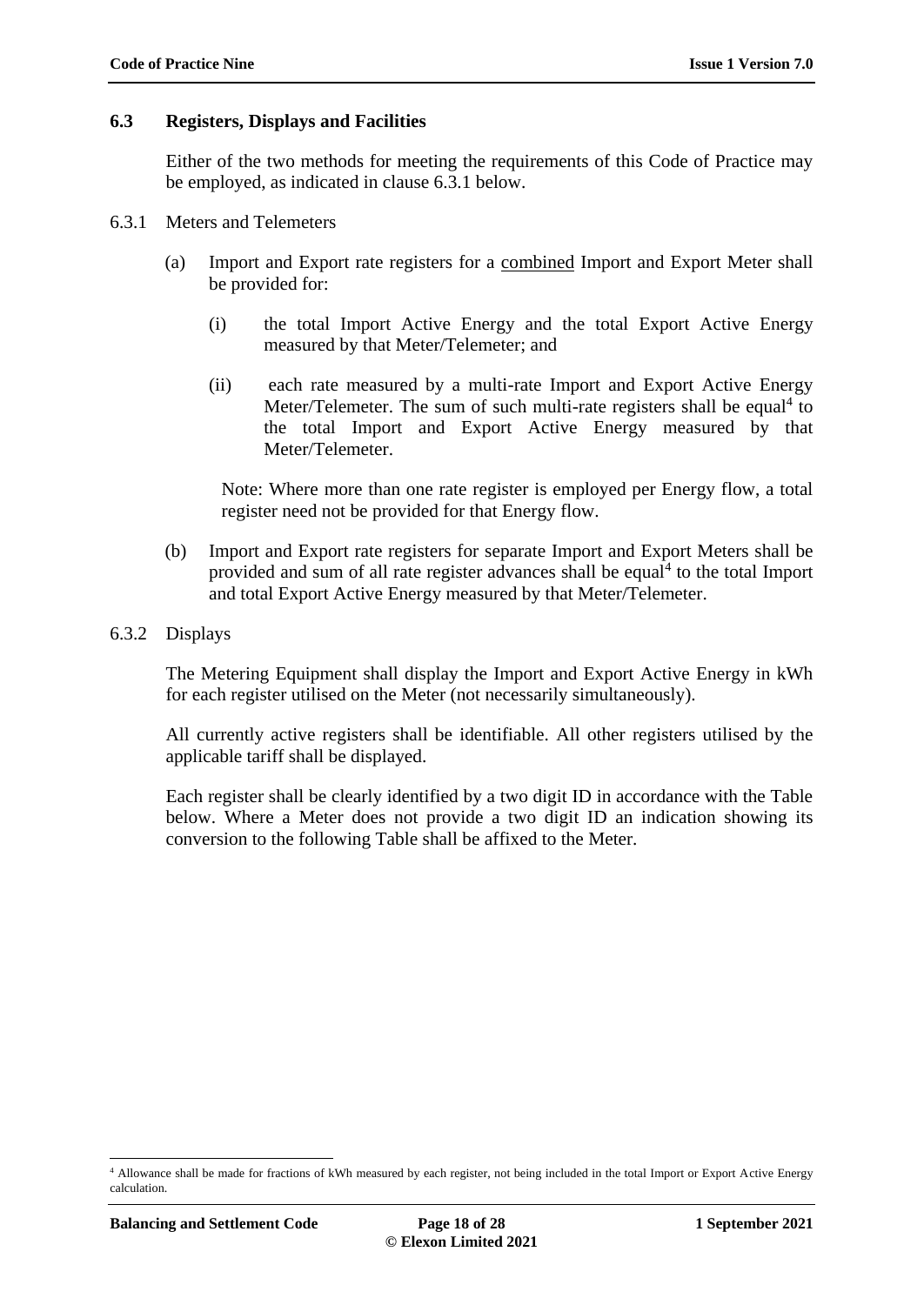## Display Register Function and Rate Identifiers

**Block allocation** 

<span id="page-18-0"></span>

| <b>Register ID</b><br><b>Blocks</b> | <b>Function</b>                                  |
|-------------------------------------|--------------------------------------------------|
| 00 to $09^5$                        | Date, Time, Serial Number<br>and other functions |
| 10 to 19                            | Electricity (Import)                             |
| 20 to 29                            | Electricity (Export)                             |
| 30 to 39                            | Future use                                       |
| 40 to 49                            | Future use                                       |
| 50 to 59                            | Future use                                       |
| 60 to 69                            | Future use                                       |
| 70 to 79                            | Future use                                       |
| 80 to 89                            | Future use                                       |
| 90 to 99                            | Future use                                       |

## Rate Identifiers Block 00 to 09

<span id="page-18-1"></span>

| <b>Register ID</b> | <b>Function</b>                                                    |
|--------------------|--------------------------------------------------------------------|
| 00                 | Serial Number <sub>5</sub>                                         |
|                    | Printed on Meter case and within any electronic data transmission. |
| $01^6$             | Current date (dd-mm-yy)                                            |
| 026                | Current time (hh:mm:ss) GMT                                        |
| 03                 | Future use                                                         |
| 04                 | Future use                                                         |
| 05                 | Future use                                                         |
| 06                 | Future use                                                         |
| 07                 | Future use                                                         |
| 08                 | Future use                                                         |
| 09                 | Future use                                                         |

<sup>1</sup>  $^5$  Provision shall be made for a Serial Number length of 16 characters.

 $^{\rm 6}$  Current Date and Time shall be displayed where appropriate.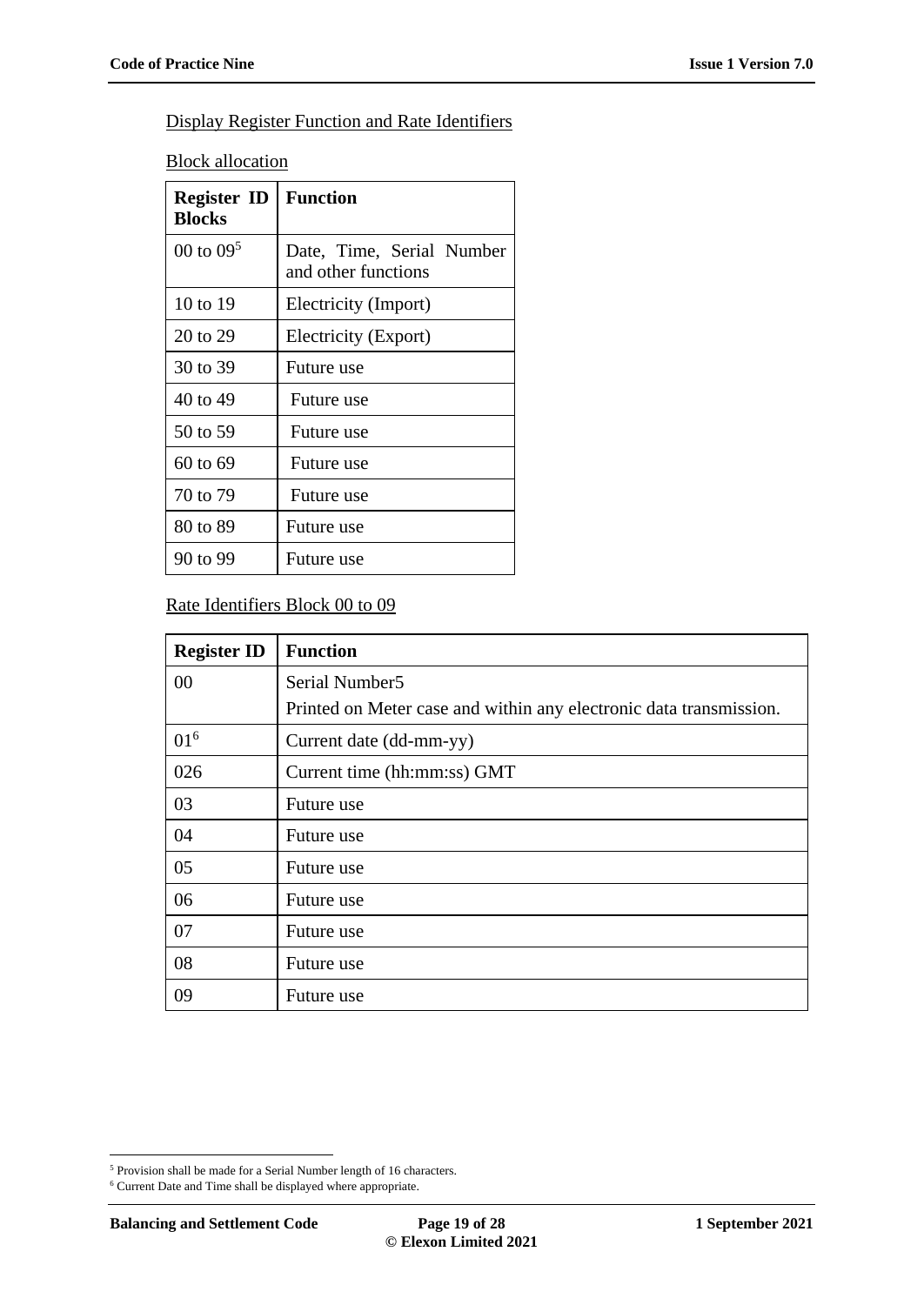### Rate Identifiers Block 10 to 19

| <b>Register ID</b> | <b>Function</b>              |
|--------------------|------------------------------|
| 10                 | <b>Total Import Register</b> |
| 11                 | Rate 1 Import Register       |
| 12                 | Rate 2 Import Register       |
| 13                 | Rate 3 Import Register       |
| 14                 | Rate 4 Import Register       |
| 15                 | Rate 5 Import Register       |
| 16                 | Rate 6 Import Register       |
| 17                 | Rate 7 Import Register       |
| 18                 | Rate 8 Import Register       |
| 19                 | Rate 9 Import Register       |

#### Rate Identifiers Block 20 to 29

| <b>Register ID</b> | <b>Function</b>              |
|--------------------|------------------------------|
| 20                 | <b>Total Export Register</b> |
| 21                 | Rate 1 Export Register       |
| 22                 | Rate 2 Export Register       |
| 23                 | Rate 3 Export Register       |
| 24                 | Rate 4 Export Register       |
| 25                 | Rate 5 Export Register       |
| 26                 | Rate 6 Export Register       |
| 27                 | Rate 7 Export Register       |
| 28                 | Rate 8 Export Register       |
| 29                 | Rate 9 Export Register       |

#### <span id="page-19-0"></span>6.3.3 Timeswitches and Internal Meter Time Clock

Timeswitches, where required, shall be installed and the time set to the time standard (GMT or BST) as required by the Supplier's tariff requirements.

Timeswitches and internal Meter time clocks, where required, shall be set as close as reasonably practical to the time standard required by the Supplier's tariff requirements.

The rate switching times for the Import registers shall be capable of independent control of the rate switching times for the Export registers.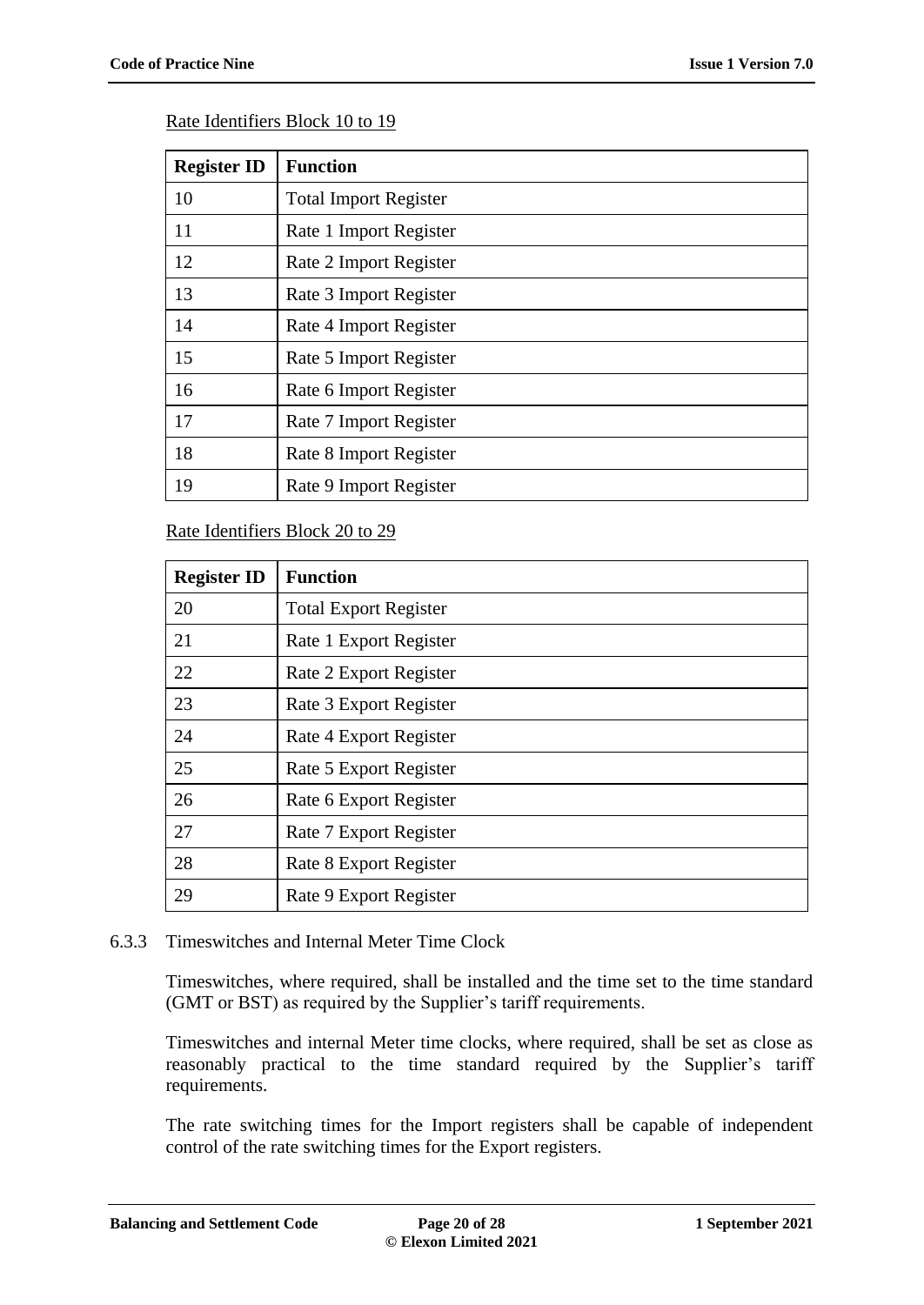#### <span id="page-20-0"></span>6.3.4 Teleswitches

Teleswitches, where required, shall be installed and set to the appropriate Application/User/Group Code in accordance with the Supplier's tariff requirements.

Provision shall be made for different Group Codes to be assigned to the Import and Export registers.

#### <span id="page-20-1"></span>6.3.5 Time keeping accuracy

Timeswitches shall be maintained to an accuracy of  $\pm 2$  hours.

## <span id="page-20-3"></span><span id="page-20-2"></span>**7. INSTALLATION OF METERS**

#### **7.1 Not Used**

#### <span id="page-20-4"></span>**7.2 Meter Operation Code of Practice Agreement requirements**

The Retail Energy Code Meter Operation Code of Practice Agreement covers the installation, operation and maintenance of Metering Equipment by Meter Operator Agents. It identifies the safety and technical requirements relevant to meter operation, and the interface between a Meter Operator Agent and a Distribution System Operator. It specifies the requirements for both the Metering Business and field staff as appropriate.

The principles within the Meter Operation Code of Practice Agreement form the basis of good practice for meter installation, operation and maintenance at any site that is connected, either to a Distribution System or to any other network.

A party's compliance with the Retail Energy Code Meter Operation Code of Practice Agreement is regulated and policed by the Registration Authority<sup>7</sup>.

## <span id="page-20-5"></span>**7.3 Appropriate Seals**

All SVA Customers Metering Equipment shall be sealed in accordance with the Retail Energy Code Meter Operation Code of Practice Agreement and any applicable BSCP.

1

 $7$  The Registration Authority is defined within the Meter Operation Code of Practice Agreement.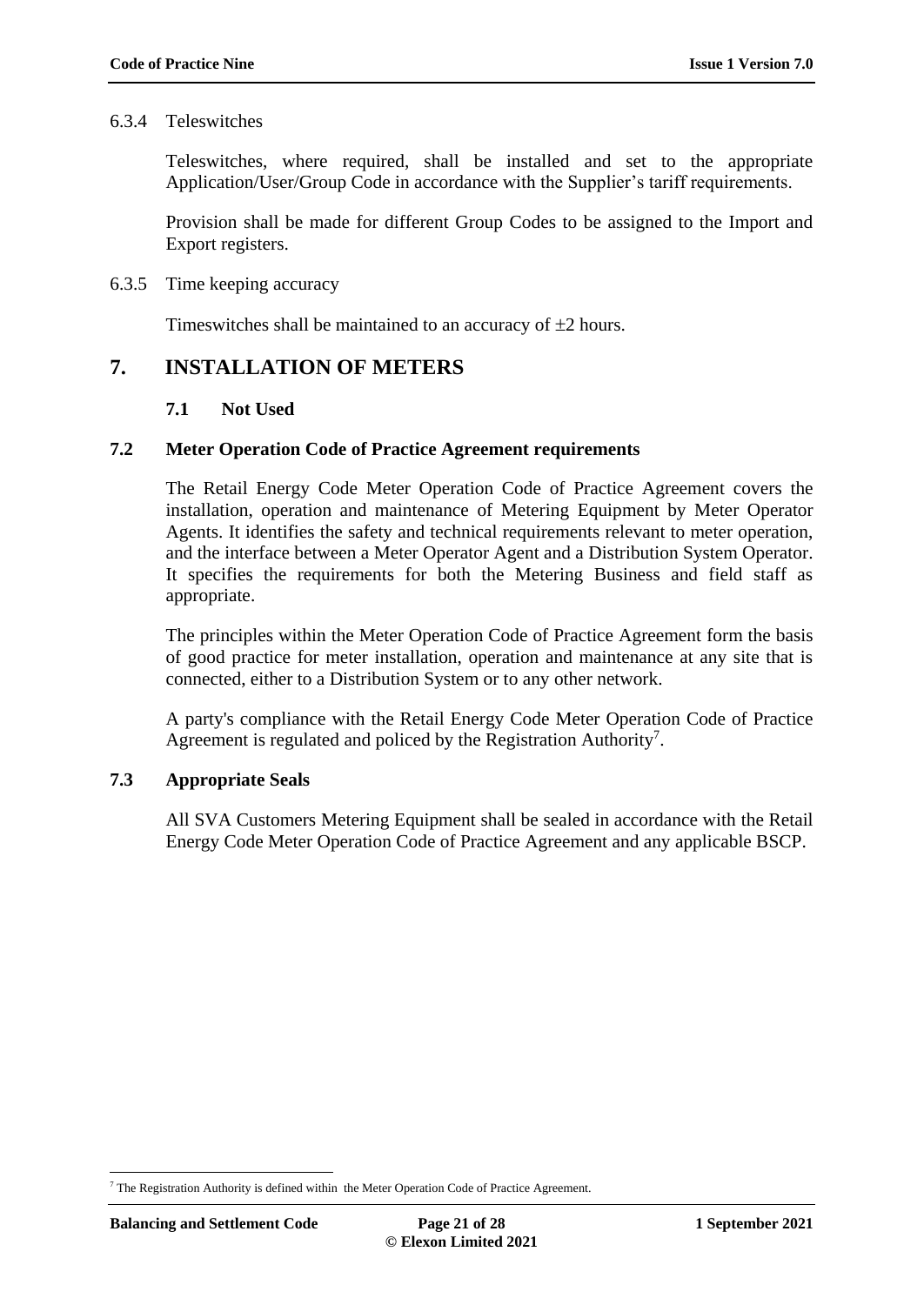## <span id="page-21-0"></span>**8. DEFINED METERING POINTS AND POINT OF SUPPLY**

## <span id="page-21-1"></span>**8.1 Responsibilities**

<span id="page-21-2"></span>8.1.1 Distribution System Operator Responsibilities

The Distribution System Operator is responsible for the service cable and the cut-out.

<span id="page-21-3"></span>8.1.2 Meter Operator Agent Responsibilities

The SVA Meter Operator Agent shall install the Meter/s.

The conductors between the cut-out and the input terminals of the Meter shall be installed by, and be the responsibility of, the SVA Meter Operator Agent.

The conductors between the Meter's outgoing terminals and the consumer unit will be part of the SVA Customer's installation but the responsibility of the SVA Meter Operator Agent for connection.

### <span id="page-21-4"></span>**8.2 Multi-rate Whole Current Meter – where the SVA Customer's installation does not directly connect with the installed Meter(s).**

<span id="page-21-5"></span>8.2.1 Installations with an Isolating Switch

Where an installation has an additional Meter, a timeswitch, teleswitch, or external isolating switch, then the SVA Meter Operator Agent shall install these items. Also, the interconnecting wiring between the items up to the last item of equipment, for example an isolating switch or Meter before the 'consumer unit', would be installed and maintained by the SVA Meter Operator Agent. However, any wiring between the final item of equipment and the 'consumer unit' would be part of the SVA Customer's installation.

#### Note:

The diagrams in this section of the Code of Practice are single phase examples only. These diagrams should not be taken as definitive wiring diagrams for any installation.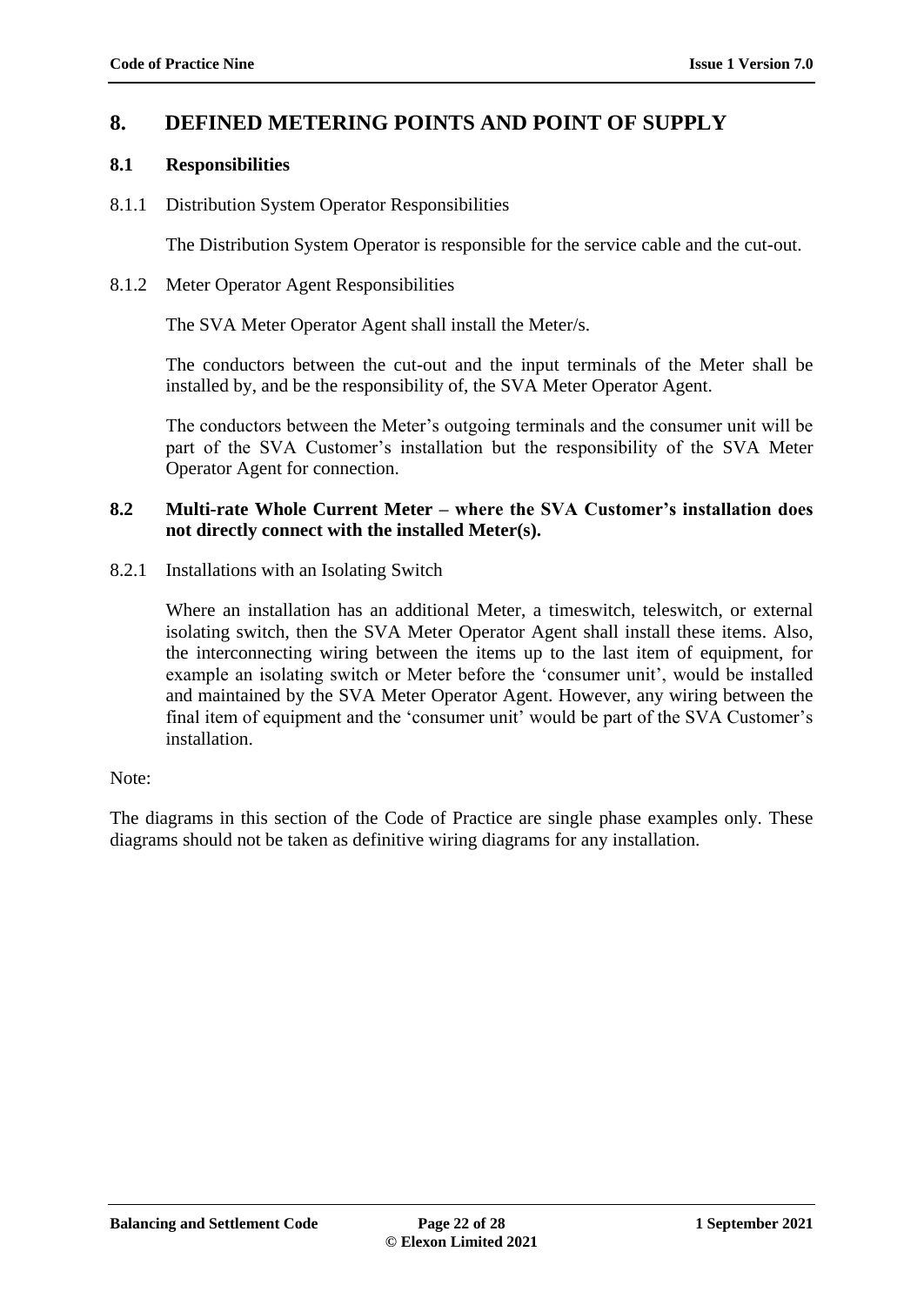## **Multi-rate Whole Current installation with a combined M1 and M2 Meter with Isolating Switches**

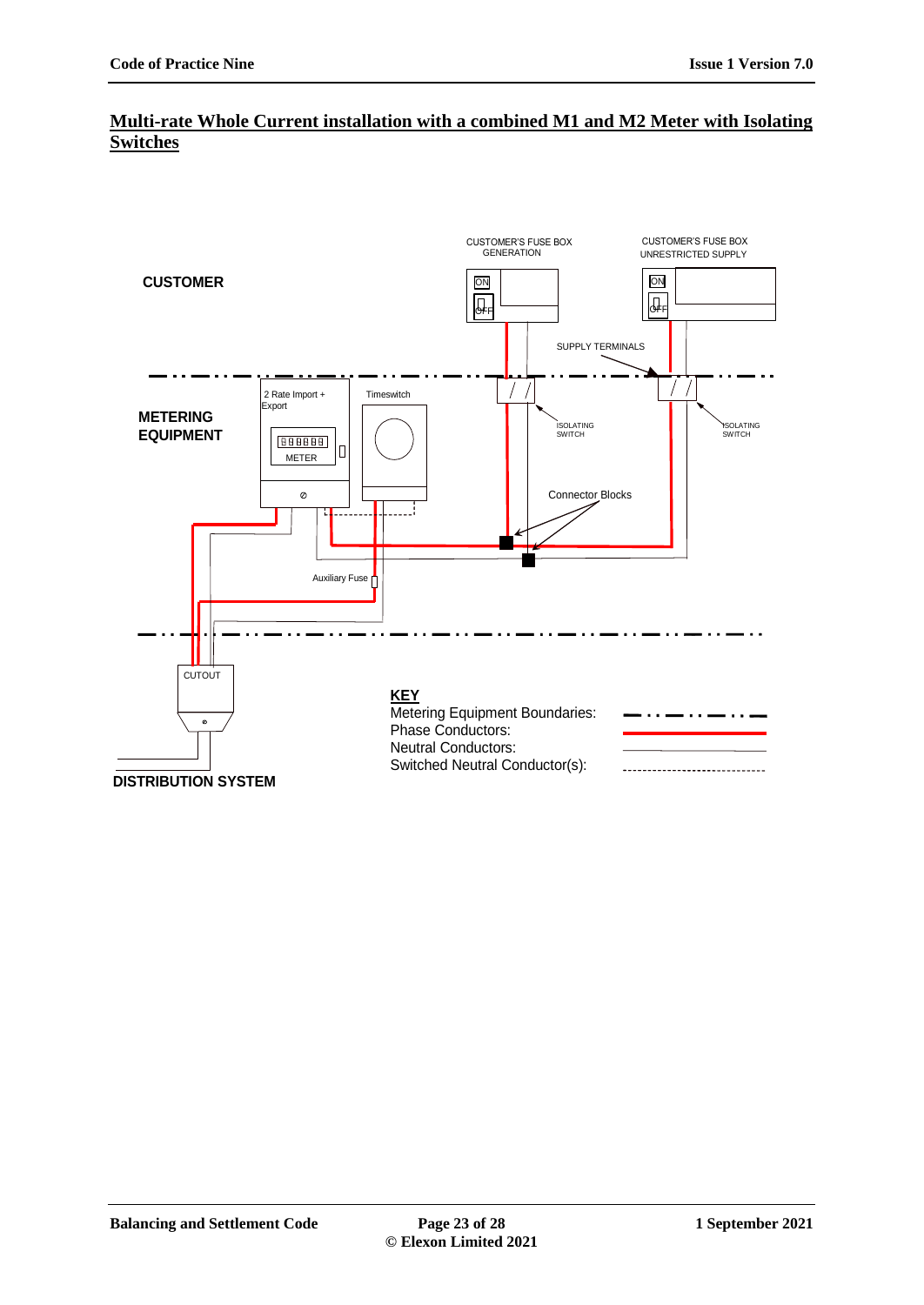

#### **Multi-rate Whole Current installation with separate M1 and M2 Meters with Isolating Switches**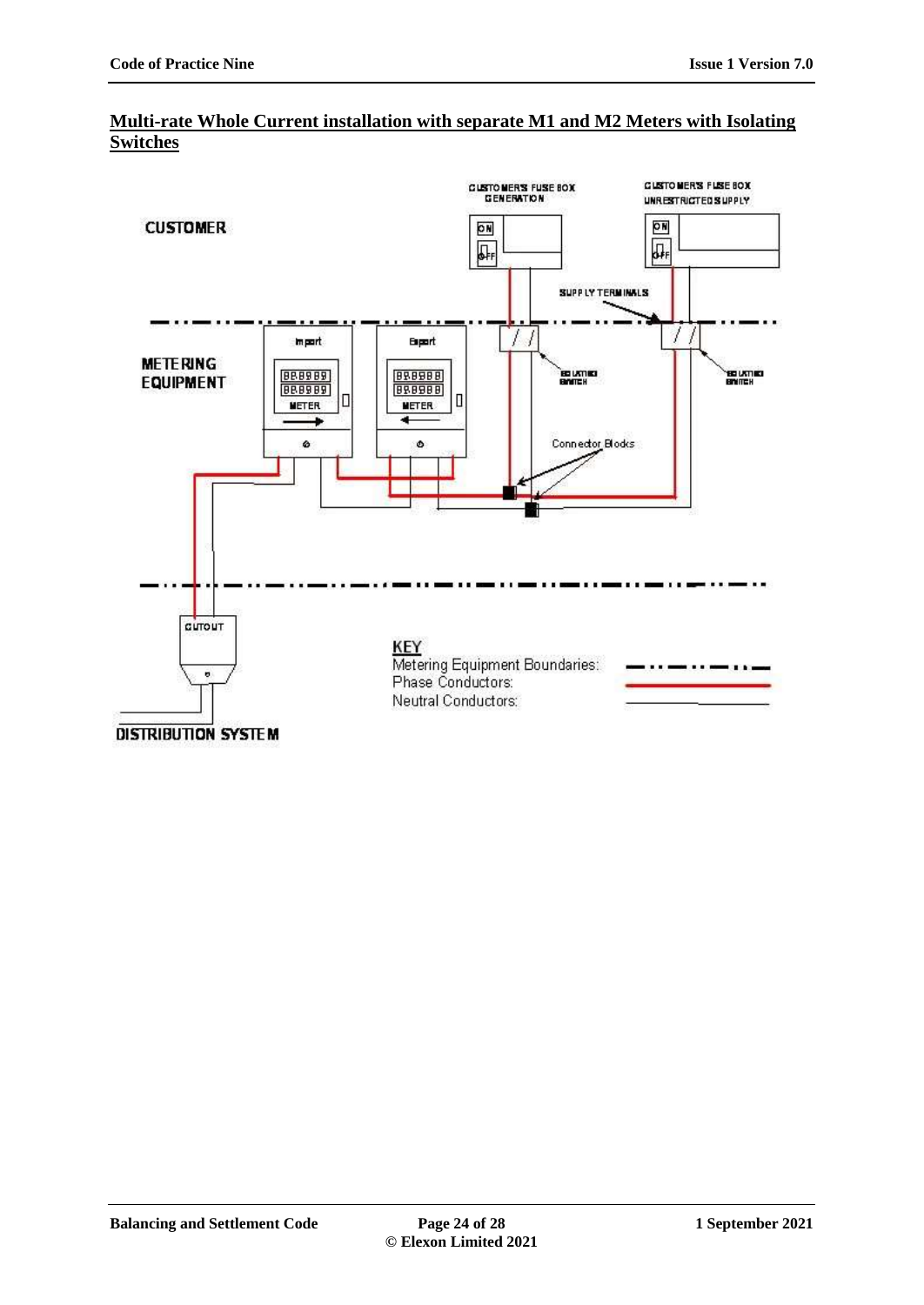#### **Multi-rate Whole Current Meter with Isolating Switches and controlled Load**



#### <span id="page-24-0"></span>**8.3 Other Requirements**

<span id="page-24-1"></span>8.3.1 Anti Fraud Devices

Where considered necessary by the Supplier, anti-fraud devices such as security blocks fitted between the cut-out and the meter, and plastic bubbles would be supplied and fitted by the SVA Meter Operator Agent.

<span id="page-24-2"></span>8.3.2 Outside Meter Cabinets

An outside meter cabinet will normally be considered the Customer's property and their responsibility to replace in the event of it being damaged.

<span id="page-24-3"></span>8.3.3 High Risers and Laterals

Where the metering is situated within a communal metering area the risers are normally privately owned.

Where the metering is situated in the individual flats then the risers are normally owned by the Distribution System Operator.

### <span id="page-24-4"></span>**8.4 Current Transformer Operated Metering Equipment**

<span id="page-24-5"></span>8.4.1 Provision of Test and Isolation facilities

For the purposes of meter connection by the SVA Meter Operator Agent, the Current Transformers, meter panel, associated multicore cable, test/isolating facilities and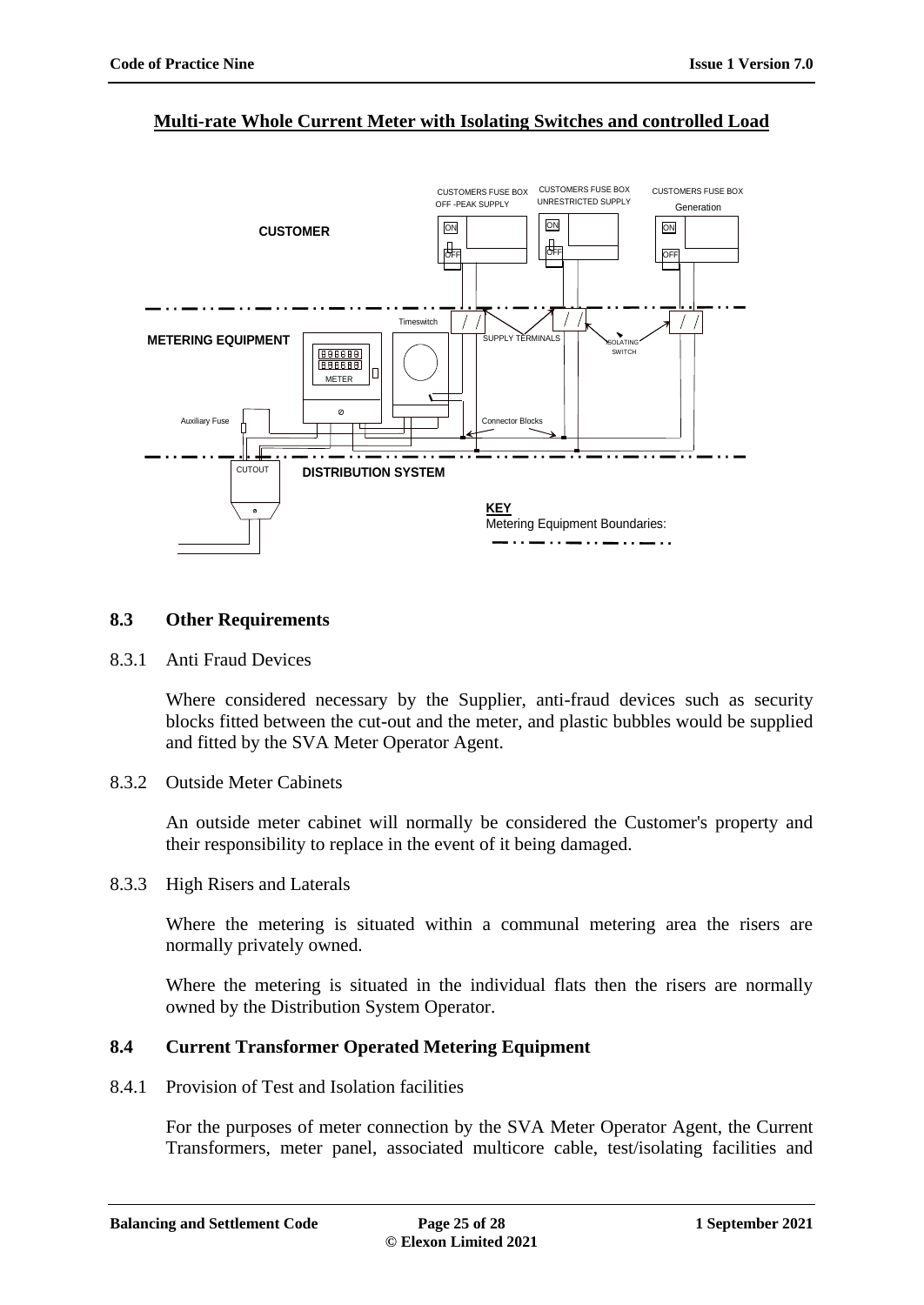voltage fuses will be provided by the Distribution System Operator or a contractor nominated by the SVA Customer.

<span id="page-25-0"></span>8.4.2 Interface between SVA Meter Operator Agent and Distribution System Operator

In normal circumstances the SVA Meter Operator Agent to Distribution System Operator interface point will be the outgoing connections from the test/isolating facilities and the metering panel voltage fuses.

<span id="page-25-1"></span>8.4.3 SVA Customer cabling

The cabling from the Distributor System Operator's cut-out or main fuse, through Current Transformers and into a SVA Customer's main switch is the property of the SVA Customer.

## **Current Transformer Operated Metering Equipment**

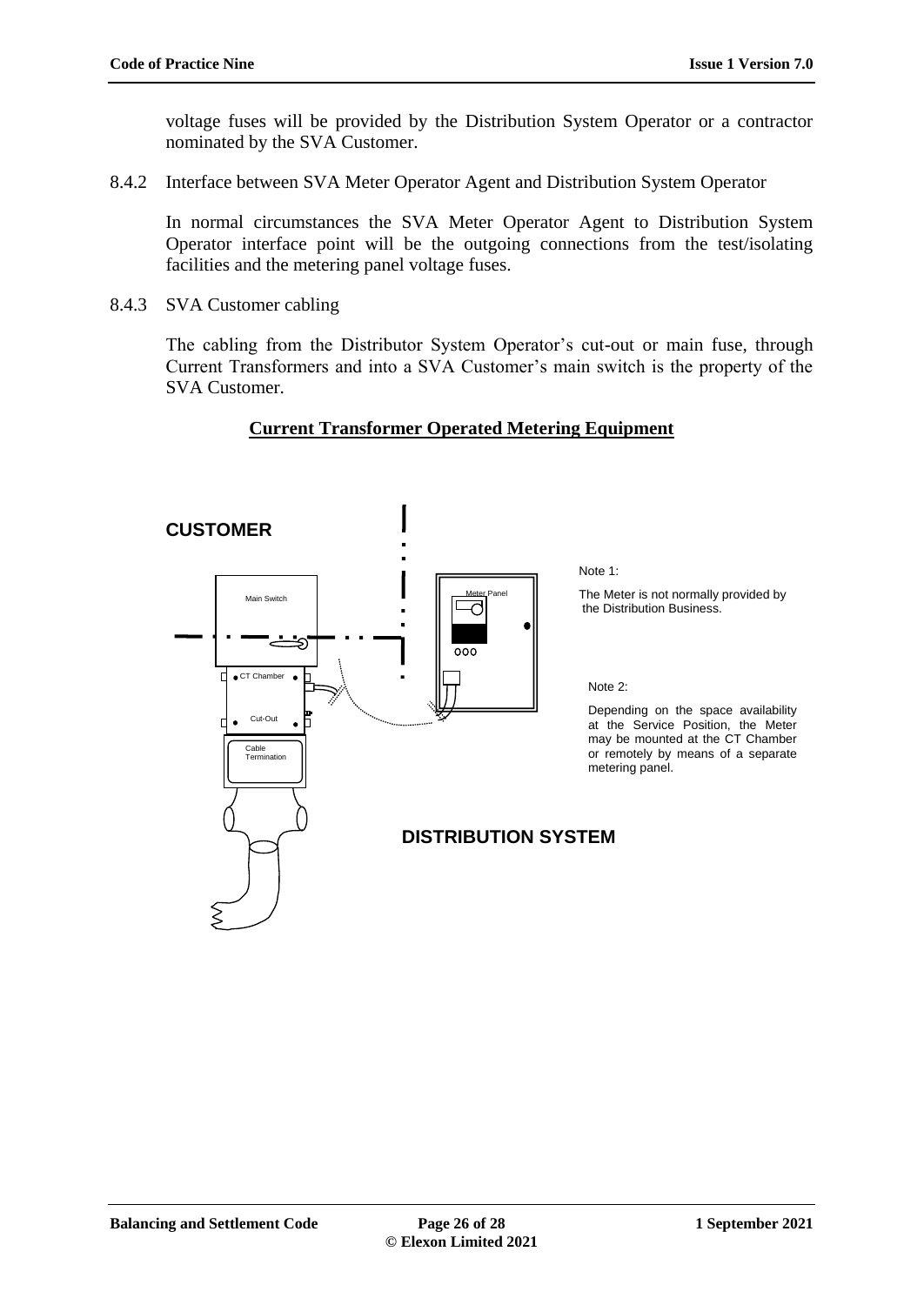# <span id="page-26-0"></span>**9. PROVISION OF METERING EQUIPMENT**

The table below is for guidance on the provision and responsibility of selected items in any particular installation.

The term Equipment Owner (EO) has been used to identify the party responsible for providing the item of Meter Equipment or associated / ancillary equipment.

Note:- Not all items in the following table will be present in all installations.

#### **Table defining responsibilities for various items of Metering Equipment**

| <b>Item</b>                                                                                                 | <b>Provider of</b><br>equipment   | <b>Field work</b><br><b>Responsibility</b>       |  |  |
|-------------------------------------------------------------------------------------------------------------|-----------------------------------|--------------------------------------------------|--|--|
| (A)<br><b>All installations</b>                                                                             |                                   |                                                  |  |  |
| Service cable                                                                                               | <b>LDSO</b>                       | <b>LDSO</b>                                      |  |  |
| <b>High Risers and Laterals</b>                                                                             | EO or landlord                    | <b>LDSO</b>                                      |  |  |
| Cut-out                                                                                                     | <b>LDSO</b>                       | <b>LDSO</b>                                      |  |  |
| Main fuses (cut-out fuses)                                                                                  | <b>LDSO</b>                       | <b>LDSO</b><br>SVA<br>$\alpha$<br>$MOA^*$        |  |  |
| Circuit Breaker (or equivalent) (for larger<br>installations)                                               | <b>LDSO</b>                       | <b>LDSO</b><br><b>SVA</b><br>$\alpha$<br>$MOA^*$ |  |  |
| Meter / Telemeter                                                                                           | EO                                | <b>SVA MOA</b>                                   |  |  |
| Timeswitch                                                                                                  | EO                                | <b>SVA MOA</b>                                   |  |  |
| Teleswitch                                                                                                  | EO                                | <b>SVA MOA</b>                                   |  |  |
| <b>(B)</b><br><b>Whole current installations</b>                                                            |                                   |                                                  |  |  |
| Cables: cut-out to meter                                                                                    | EO                                | <b>SVA MOA</b>                                   |  |  |
| Cables: from meter to SVA Customer<br>owned switchgear                                                      | <b>SVA</b><br>Customer/contractor | <b>SVA</b><br>$MOA^*$<br>to<br>connect           |  |  |
| Isolating switch                                                                                            | EO                                | <b>SVA MOA</b>                                   |  |  |
| <b>Connector blocks</b>                                                                                     | EO                                | <b>SVA MOA</b>                                   |  |  |
| Cables: between meter and other EO<br>supplied apparatus or between other<br>items of EO supplied apparatus | EO                                | <b>SVA MOA</b>                                   |  |  |
| Revenue Protection equipment                                                                                | Supplier/EO                       | <b>SVA MOA</b>                                   |  |  |